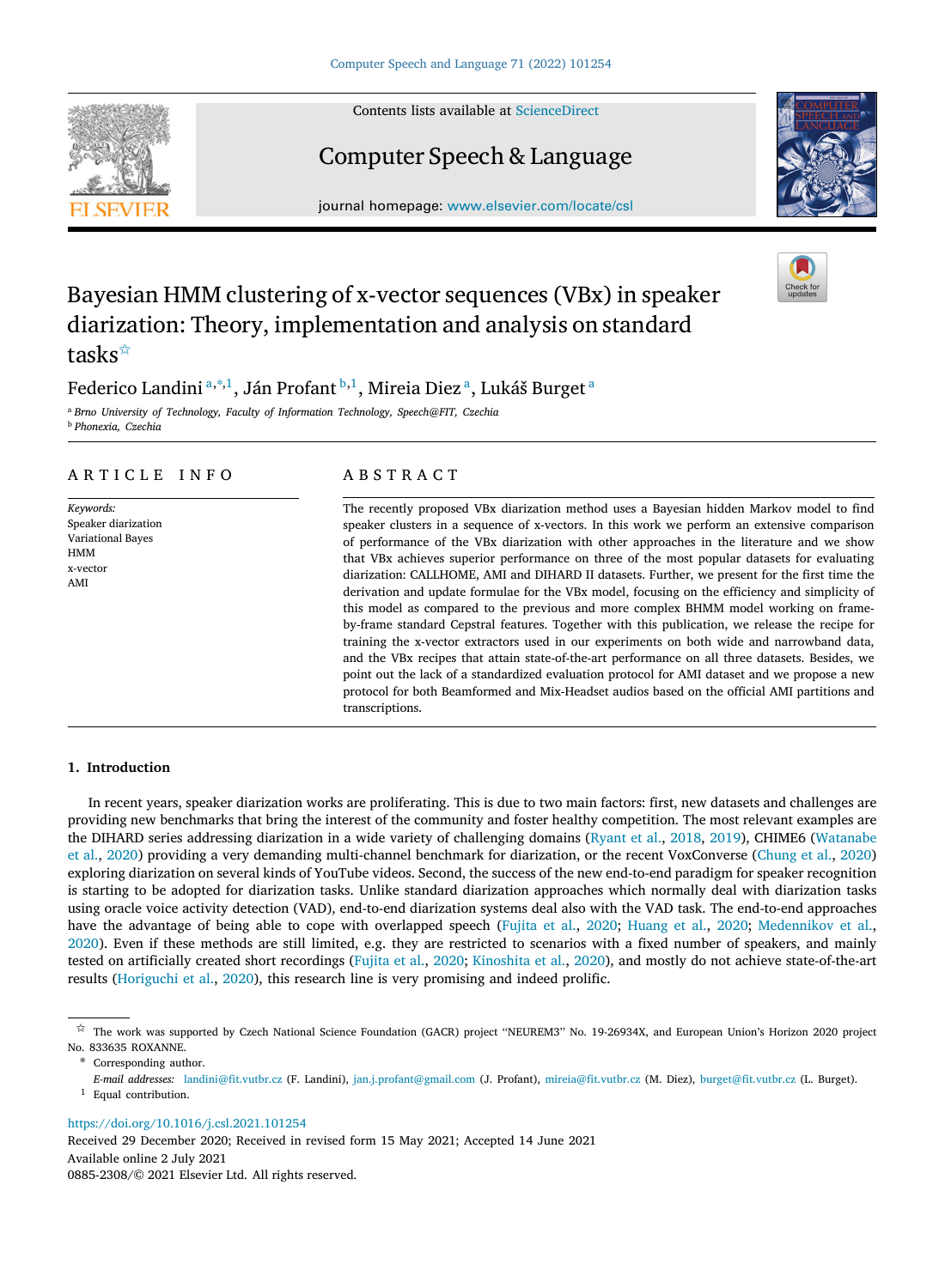However, due to the difficulties that end-to-end approaches still have to overcome for diarization tasks, in recent speaker diarization evaluations the best performing systems were based on a more conventional approach, the clustering of x-vectors ([Sell](#page-15-4) [et al.,](#page-15-4) [2018;](#page-15-4) [Landini et al.,](#page-14-5) [2020;](#page-14-5) [Xiao et al.,](#page-15-5) [2020\)](#page-15-5).

In this paper, we show how our current VBx diarization approach, which clusters x-vectors using a Bayesian hidden Markov model (BHMM) ([Diez et al.,](#page-14-6) [2020](#page-14-6)), combined with a ResNet101 x-vector extractor [\(He et al.,](#page-14-7) [2016\)](#page-14-7) achieves superior results on CALLHOME ([Martin and Przybocki,](#page-14-8) [2001\)](#page-14-8), AMI [\(Carletta et al.,](#page-14-9) [2006\)](#page-14-9) and DIHARD II ([Ryant et al.,](#page-15-1) [2019\)](#page-15-1) datasets.

Besides establishing new baselines for these representative datasets, we perform a thorough analysis comparing our results to the best numbers found in the literature. In the case of the AMI dataset, this proved to be a challenging task. Most works published on the AMI corpus choose their own partition, references and audio setup for evaluation, making the comparison between works very complicated. We identified works that were presenting superior performance and reproducible setups and we evaluated our system in their respective setups. In this paper, we further provide our own evaluation protocol, which comprises lists for train/dev/eval partition, references and audios. Our setup is based on the official partition of the AMI corpus. We believe that this setup could serve as a new standard facilitating a fair comparison of diarization systems on the AMI corpus.

The VBx diarization approach has been presented before ([Diez et al.,](#page-14-10) [2019\)](#page-14-10), but the paper did not provide any derivation of update formulae, as it was introduced merely as a special case and simplification of its big-brother BHMM with eigen-voice priors ([Diez et al.](#page-14-11), [2020\)](#page-14-11). The more complex BHMM model from [Diez et al.](#page-14-11) ([2020\)](#page-14-11) operates directly on frame-by-frame standard Cepstral features. It is based on a Bayesian HMM where states correspond to speakers and transitions correspond to speaker turns. To robustly model speaker distributions it uses an i-vector like model ([Dehak et al.,](#page-14-12) [2011;](#page-14-12) [Kenny,](#page-14-13) [2008\)](#page-14-13): the distribution of each speaker is represented by a Gaussian mixture model (GMM). The GMM is constrained to live in a low-dimensional eigen-voice subspace and each speaker can be therefore robustly represented by a fixed-length i-vector like latent variable.

The VBx approach used in this paper is based on a similar BHMM model and a similar idea for modeling speaker distributions. However, it is used for directly clustering x-vectors, which uses a much simpler probabilistic linear discriminant analysis (PLDA) based model for modeling speaker distributions. The model is essentially the same as the one in [Diez et al.](#page-14-11) ([2020\)](#page-14-11) but using only a single Gaussian component to model speaker distributions. In fact, when VBx was introduced in [Diez et al.](#page-14-10) ([2019\)](#page-14-10), it was suggested that the same model and the same inference from the BHMM model working on a frame-basis ([Diez et al.,](#page-14-11) [2020\)](#page-14-11) could be reused just by replacing the GMMs that modeled the speaker-specific distributions by single Gaussians. However, naively re-implementing the algorithm used in [Diez et al.](#page-14-11) [\(2020](#page-14-11)) is not effective as the design changes made to obtain the VBx model lead to significant simplification of the inference formulae and derivations. Therefore, in this paper, we present the same derivations and update formulae as in [Diez et al.](#page-14-11) ([2020\)](#page-14-11), but now for the simpler VBx. This derivation should be much easier to follow for readers interested in this specific model. It also allows us to elaborate on how to make this simplified model much more computationally efficient.

It is important to realize that even if these two diarization models have very similar mathematical foundations, the complete diarization system for each of the models is of very different nature: In the case of VBx, the most expensive part of the acoustic modeling is carried out by the external x-vector extractor. In contrast, in the original BHMM [\(Diez et al.,](#page-14-11) [2020\)](#page-14-11) the Cepstral frame-by-frame features were modeled by a GMM, which was the integral part of the model. Therefore, both systems require very different training strategies (data selection, augmentations, preprocessing, etc.), which does not allow an easy and fair comparison of both methods. The comparison of both models was already done in the context of DIHARD II in our previous work ([Diez et al.,](#page-14-10) [2019\)](#page-14-10) where both systems were tuned for optimal performance in the challenge, and where VBx was shown to provide superior performance. Thus, the point of this paper is not to compare the VBx with the frame-by-frame BHMM but to compare the VBx with the current state-of-the-art.

All our code is made publicly available: the recipe for training the x-vector extractor (same architecture for both 8 kHz and 16 kHz), the trained extractors and the pipeline for applying BHMM diarization using agglomerative hierarchical clustering (AHC) as initialization [https://github.com/BUTSpeechFIT/VBx.](https://github.com/BUTSpeechFIT/VBx)

#### **2. VBx diarization model**

<span id="page-1-0"></span>This section introduces the VBx model which is used in all the experiments in this paper. The derivation of the inference formulae is also provided. While this derivation is essentially the same as the one that can be found in [Diez et al.](#page-14-11) ([2020\)](#page-14-11), it only addresses the simple model used in this paper. In fact, the following text is the same as Section [2](#page-1-0) from [Diez et al.](#page-14-11) ([2020\)](#page-14-11), rewritten and simplified to address only the model considered in this paper. We intentionally reused the text, structure and symbols from the mentioned paper in order to make the treatment of the model here as self-contained as possible and to facilitate the comparison of the simplified model with the more complex full model proposed in [Diez et al.](#page-14-11) ([2020\)](#page-14-11).

The main differences between the model presented here and the one described in [Diez et al.](#page-14-11) ([2020\)](#page-14-11) are:

- In [Diez et al.](#page-14-11) ([2020\)](#page-14-11), the observations are frame-by-frame Mel frequency cepstral coefficients (MFCC) while here the observations are x-vectors. As a result, VBx operates at a different granularity, and some parameters have different relevance when compared to the model in [Diez et al.](#page-14-11) ([2020\)](#page-14-11):
	- **–** The former downsampling factor is not used in this model
	- **–** The fetch factors (introduced in Section [2.5](#page-4-0)) gain relevance
- In [Diez et al.](#page-14-11) ([2020\)](#page-14-11), each speaker (HMM state) is modeled using a GMM with parameters constrained by eigen-voice priors (like in i-vector or JFA models) while here each speaker is modeled with a single Gaussian with parameters constrained by a PLDA model. This results in: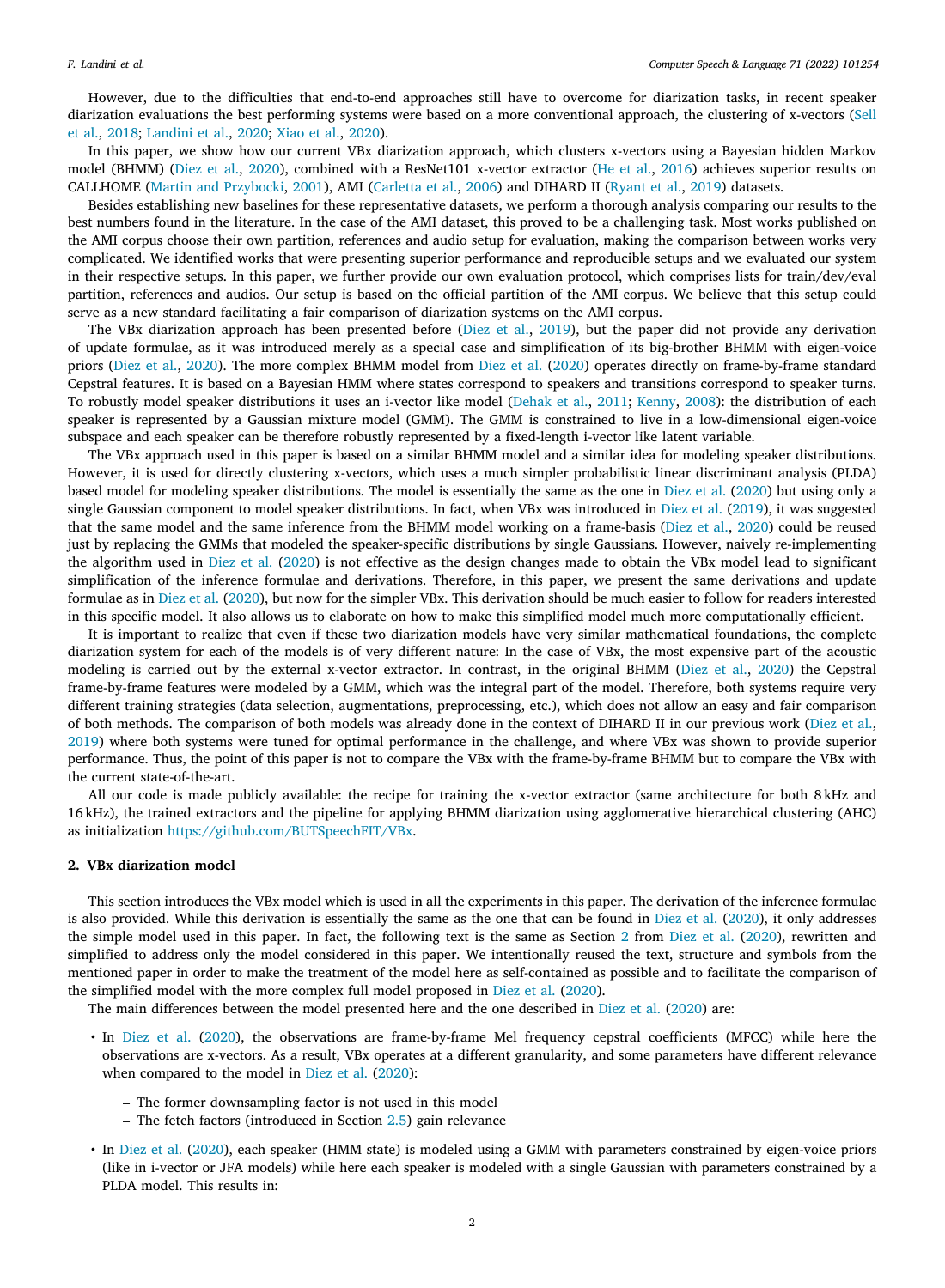- **–** A simplified form for the speaker-specific distributions (Section [2.3\)](#page-2-0)
- **–** Simpler updates of the approximate posterior speaker distributions in the diarization inference (Section [2.5.1\)](#page-5-0)
- **–** Simpler form for the total forward probability in the HMM model (Eq. [\(23](#page-5-1)))

As an extra reference for this section, consider the technical report ([Diez and Burget](#page-14-14), [2021\)](#page-14-14). This report is intended to be used as complementary material, as it gives the full derivations of the update formulae from the diarization inference, but contains also a summary of different variables that can help readers follow the notation.

## *2.1. Model overview*

As described in the previous section, we expect a sequence of x-vectors extracted from consecutive short segments of speech as input to our diarization method, which aims to cluster these x-vectors according to their speaker identity.

Our diarization model assumes that the input sequence of x-vectors is generated by an HMM with speaker-specific state distributions. To facilitate the discrimination between speakers, the speaker- (or HMM state-) specific distributions are derived from a PLDA ([Kenny](#page-14-15), [2010\)](#page-14-15) model pre-trained on a large number of speaker-labeled x-vectors. More details on how the speaker-specific distributions are derived from the PLDA are given in Section [2.3.](#page-2-0) For now, it is sufficient to note that the speaker distributions will be represented only by a latent vector  ${\bf v}_n$  of the same dimensionality as the x-vectors.

We use an ergodic HMM with one-to-one correspondence between the HMM states and the speakers, where transitions from any state to any state are possible. Note that our model does not consider any overlapped speech as each speech frame is assumed to be generated from an HMM state corresponding to only one of the  $S$  speakers. The transition probabilities can be used to discourage too frequent transitions between speakers in order to reflect speaker turn durations of a natural conversation. More details on setting and learning the transition probabilities can be found in Section [2.2.](#page-2-1)

Let  $X = \{x_1, x_2, ..., x_T\}$  be the sequence of observed x-vectors and  $Z = \{z_1, z_2, ..., z_T\}$  the corresponding sequence of discrete latent variables defining the hard alignment of x-vectors to HMM states. In our notation,  $z_t = s$  indicates that the speaker (HMM state) *s* is responsible for generating observation  $\mathbf{x}_t$ .

To address the speaker diarization (SD) task using our model, the speaker distributions (i.e. the vectors  $\mathbf{y}_s$ ) and the latent variables  $z_t$  are jointly estimated given an input sequence **X**. The solution to the SD task is then given by the most likely sequence **Z**, which encodes the alignment of speech frames to speakers.

## *2.2. HMM topology*

<span id="page-2-1"></span>The HMM topology and transition probabilities model the speaker turn durations. [Fig.](#page-3-0) [1](#page-3-0) shows an example of the HMM topology for only  $S = 3$  speakers. The transition probabilities are set as follows: we transition back to the same speaker/state with probability  $P_{loop}$ . This probability is one of the tunable parameters in the model. The remaining probability (1 –  $P_{loop}$ ) is the probability of changing speaker, which corresponds to the transition to the non-emitting node in [Fig.](#page-3-0) [1.](#page-3-0) From the non-emitting node, we immediately transition to one of the speaker states with probability  $\pi_s$ .<sup>[2](#page-2-2)</sup> Therefore, the probability of leaving a speaker and entering another speaker *s* is  $(1 - P_{loop})\pi_s$ . To summarize, the probability of transitioning from state *s'* to state *s* is

<span id="page-2-2"></span>
$$
p(s|s') = (1 - P_{loop})\pi_s + \delta(s = s')P_{loop},
$$
\n(1)

where  $\delta(s = s')$  equals 1 if  $s = s'$  and is 0 otherwise.

The non-emitting node in [Fig.](#page-3-0) [1](#page-3-0) is also the initial state of the model. Therefore, the probabilities  $\pi_s$  also control the selection of the initial HMM state (i.e. the state generating the first observation). These probabilities  $\pi_s$  are inferred (jointly with the variables  $y_s$  and  $z_t$ ) from the input conversation. Thanks to the automatic relevance determination principle ([Bishop](#page-14-16), [2006\)](#page-14-16) stemming from our Bayesian model (see Section [2.5.3](#page-5-2) for details), zero probabilities will be learned for the  $\pi_s$  corresponding to redundant speakers, which effectively drops such speakers from the HMM model. Typically, we initialize the HMM with a larger number of speakers (see Section [3.2](#page-8-0)) and we make use of this behavior to drop the redundant speakers (i.e. to estimate the number of speakers in the conversation).

#### *2.3. Speaker-specific distributions*

<span id="page-2-0"></span>The speaker (HMM state) specific distributions are derived from a PLDA which is a standard model used for comparing xvectors in speaker verification ([Kenny,](#page-14-15) [2010](#page-14-15)). Here, only a simplified variant of PLDA is considered, which is often referred to as *two-covariance model* ([Brummer and Villiers,](#page-14-17) [2010](#page-14-17)). This model assumes that the distribution of x-vectors specific to speaker is Gaussian  $\mathcal{N}(\hat{\mathbf{x}}_t; \hat{\mathbf{m}}_s, \Sigma_w)$ , where  $\Sigma_w$  is the within-speaker covariance matrix shared by all speaker models, and  $\hat{\mathbf{m}}_s$  is the speakerspecific mean. Speaker means are further assumed to be Gaussian distributed  $\mathcal{N}(\hat{\mathbf{m}}_s; \mathbf{m}, \Sigma_b)$ , where **m** is the global mean and  $\Sigma_b$  is the between-speaker covariance matrix. In general,  $\Sigma_w$  and  $\Sigma_b$  can be full covariance matrices. However, to further simplify and speed up the inference in our model, we assume that the x-vectors are linearly transformed into a space where  $\Sigma_b$  is diagonal and  $\Sigma_{\mu}$  is identity. This can be achieved as follows:

<sup>&</sup>lt;sup>2</sup> For convenience, we allow to re-enter the same speaker as it leads to simpler update formulae.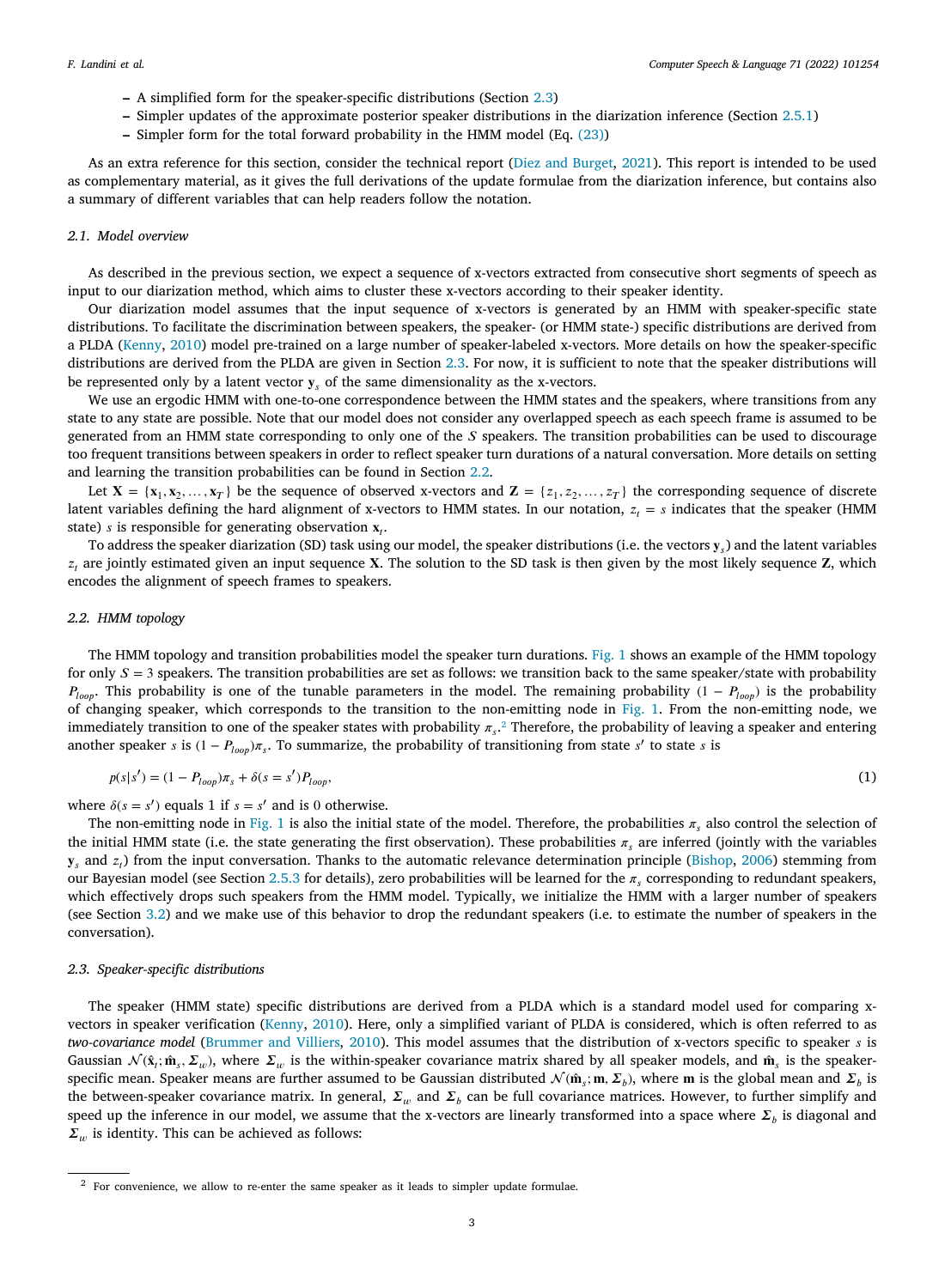<span id="page-3-1"></span>

**Fig. 1.** HMM model for 3 speakers with 1 state per speaker, with a dummy non-emitting (initial) state.

<span id="page-3-0"></span>Let  $\hat{X}$  be the matrix of original (untransformed) x-vectors that the parameters of the original PLDA model m,  $\Sigma_w$  and  $\Sigma_h$  were estimated on. The x-vectors that are used as input for the diarization algorithm are obtained as

$$
\mathbf{X} = (\hat{\mathbf{X}} - \mathbb{1}\mathbf{m}^T)\mathbf{E} \tag{2}
$$

where  $E$  is the transformation matrix which transforms the x-vectors into the desired space and  $1$  is a vector of ones. This matrix can be obtained by solving the standard generalized eigen-value problem

$$
\Sigma_b \mathbf{E} = \Sigma_w \mathbf{E} \boldsymbol{\Phi} \tag{3}
$$

where  $E$  is the matrix of eigen-vectors and  $\Phi$  is the diagonal matrix of eigen-values, which is also the between-speaker covariance matrix in the transformed space. Note that the eigen-vectors  $E$  are, in fact, bases of linear discriminant analysis (LDA) estimated directly from the PLDA model parameters. Therefore, if we construct  $\Phi$  only using R largest eigen-values and assemble E only using the corresponding eigen-vectors,  $(2)$  $(2)$  $(2)$  further performs LDA dimensionality reduction of x-vectors to R-dimensional space. We use R as one of the hyper-parameters of the VBx method. In Eq. [\(2\)](#page-3-1), we have also subtracted the global mean from the original x-vectors to have the new set of x-vectors zero-centered.

In summary, the PLDA model compatible with the new set of x-vectors  $X$  suggests that speaker-specific means are distributed as

$$
p(\mathbf{m}_s) = \mathcal{N}(\mathbf{m}_s; \mathbf{0}, \boldsymbol{\Phi}).
$$
\n(4)

For convenience and for the compatibility with the notation introduced in [Diez et al.](#page-14-11) ([2020\)](#page-14-11), we further re-parametrize the speaker mean as

<span id="page-3-3"></span>
$$
\mathbf{m}_s = \mathbf{V} \mathbf{y}_s,\tag{5}
$$

where diagonal matrix  $V = \boldsymbol{\Phi}^{\frac{1}{2}}$  and  $y_s$  is a standard normal distributed random variable

$$
p(\mathbf{y}_s) = \mathcal{N}(\mathbf{y}_s; \mathbf{0}, \mathbf{I}).
$$
\n<sup>(6)</sup>

The speaker-specific distribution of x-vectors is

<span id="page-3-4"></span><span id="page-3-2"></span>
$$
p(\mathbf{x}_t|\mathbf{y}_s) = \mathcal{N}(\mathbf{x}_t;\mathbf{V}\mathbf{y}_s,\mathbf{I}),\tag{7}
$$

where I is identity matrix.

In our diarization model, we use ([7](#page-3-2)) to model the speaker (HMM state) distributions. This distribution is fully defined only in terms of the speaker vector  $y_s$  (and the pre-trained matrix V shared by all the speakers). The speaker vector  $y_s$  is treated as a latent variable with standard normal prior [\(6\)](#page-3-3), which is why the BHMM model is called *Bayesian*. [3](#page-3-4) This way, the full PLDA model is incorporated into the BHMM in order to properly model between- and across-speaker variability. Therefore, the model is capable of discriminating between speakers just like a PLDA model when used for speaker verification.

## *2.4. BayesIan HMM*

To summarize, our complete model for SD is a Bayesian HMM, which is defined in terms of the state-specific distributions (or so-called output probabilities)

$$
p(\mathbf{x}_t | z_t = s) = p(\mathbf{x}_t | s) = p(\mathbf{x}_t | \mathbf{y}_s)
$$
\n(8)

<sup>&</sup>lt;sup>3</sup> However, unlike other "Fully Bayesian" HMM implementations [\(Fox et al.,](#page-14-18) [2007;](#page-14-18) [Beal](#page-14-19), [2003\)](#page-14-19), we do not impose any prior on the transition probabilities.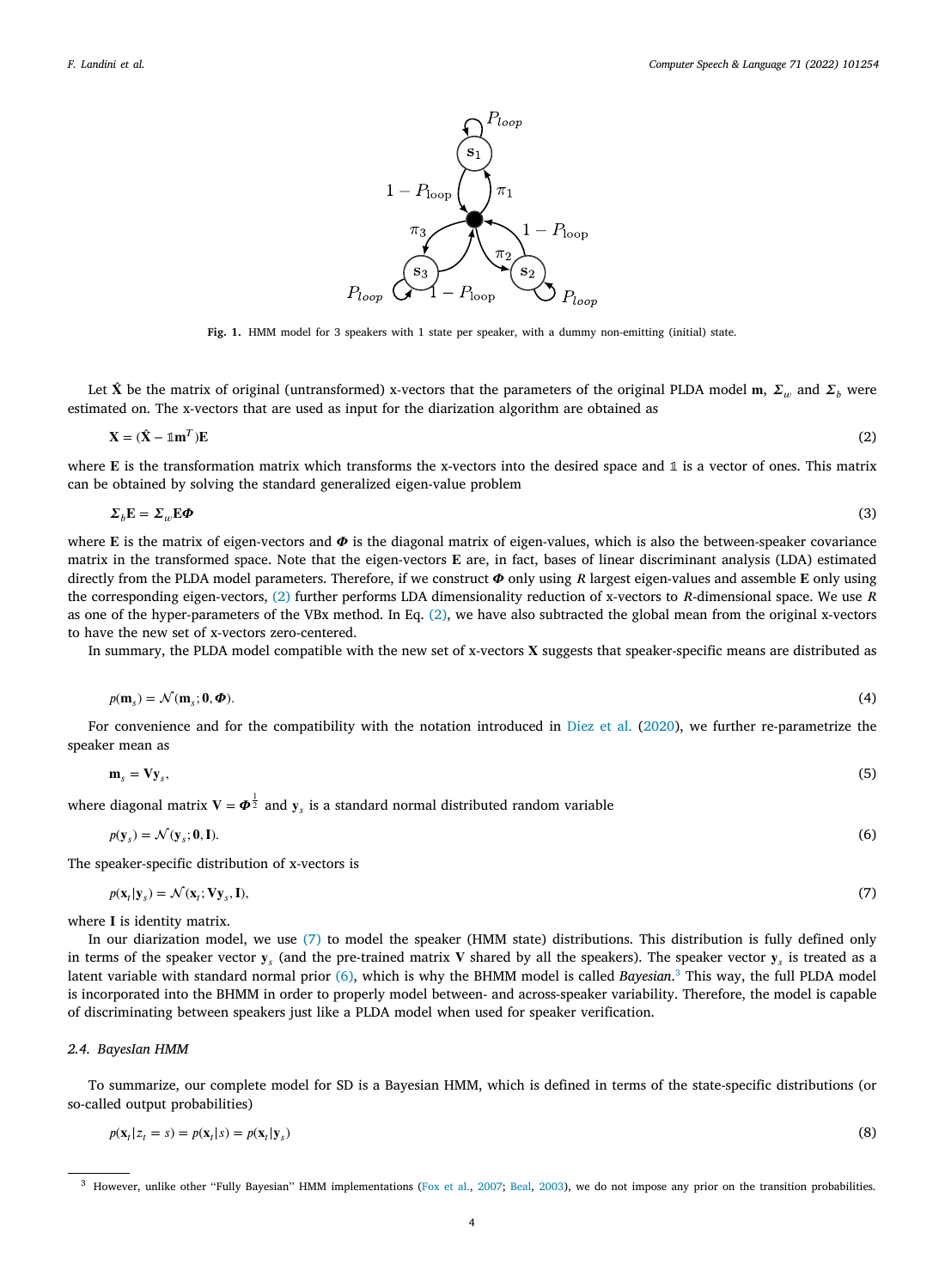*F. Landini et al.*

described in Section [2.3](#page-2-0) and the transition probabilities

$$
p(z_t = s | z_{t-1} = s') = p(s | s')
$$
\n(9)

described in Section [2.2](#page-2-1). By abuse of notation,  $p(z_1|z_0)$  will correspond to the initial state probability  $p(z_1=s) = \pi_s$  in the following formulae.

The complete model can be also defined in terms of the joint probability of the observed and latent random variables (and their factorization) as

$$
p(\mathbf{X}, \mathbf{Z}, \mathbf{Y}) = p(\mathbf{X}|\mathbf{Z}, \mathbf{Y})p(\mathbf{Z})p(\mathbf{Y})
$$
  

$$
\prod_{t} p(\mathbf{x}_t | z_t) \prod_{t} p(z_t | z_{t-1}) \prod_{s} p(\mathbf{y}_s),
$$
 (10)

where  $Y = \{y_1, y_2, \dots, y_S\}$  is the set of all the speaker-specific latent variables.

The model assumes that each x-vector sequence corresponding to an input conversation is obtained using the following generative process:

<span id="page-4-3"></span><span id="page-4-2"></span><span id="page-4-1"></span>

| for $s = 1S$ do                                |  |
|------------------------------------------------|--|
| $\mathbf{y}_s \sim \mathcal{N}(0, \mathbf{I})$ |  |
| for $t = 1 \ldots T$ do                        |  |
| $z_t \sim p(z_t   z_{t-1})$                    |  |
| $\mathbf{x}_t \sim p(\mathbf{x}_t   z_t)$      |  |

#### *2.5. Diarization inference*

<span id="page-4-0"></span>The diarization problem consists in finding the assignment of frames to speakers, which is represented by the latent sequence **Z.** In order to find the most likely sequence **Z**, we need to infer the posterior distribution  $p(Z|X) = \int p(Z, Y|X) dY$ . Unfortunately, the evaluation of this integral is intractable, and therefore, we will approximate it using variational Bayes (VB) inference ([Bishop,](#page-14-16) [2006\)](#page-14-16), where the distribution  $p(\mathbf{Z}, \mathbf{Y} | \mathbf{X})$  is approximated by  $q(\mathbf{Z}, \mathbf{Y})$ . We use the mean-field approximation [\(Bishop,](#page-14-16) [2006](#page-14-16); [Kenny,](#page-14-13) [2008\)](#page-14-13) assuming that the approximate posterior distribution factorizes as

$$
q(\mathbf{Z}, \mathbf{Y}) = q(\mathbf{Z})q(\mathbf{Y}).\tag{11}
$$

The particular form of the approximate distributions  $q(\mathbf{Z})$  and  $q(\mathbf{Y})$  directly follows from the optimization described below.

We search for such  $q(\mathbf{Z}, \mathbf{Y})$  that minimizes the Kullback–Leibler divergence  $D_{KL}(q(\mathbf{Z}, \mathbf{Y}) || p(\mathbf{Z}, \mathbf{Y}|\mathbf{X}))$ , which is equivalent to maximizing the standard VB objective — the evidence lower bound objective (ELBO) ([Bishop,](#page-14-16) [2006\)](#page-14-16)

$$
\mathcal{L}(q(\mathbf{X}, \mathbf{Y})) = E_{q(\mathbf{Y}, \mathbf{Z})} \left\{ \ln \left( \frac{p(\mathbf{X}, \mathbf{Y}, \mathbf{Z})}{q(\mathbf{Y}, \mathbf{Z})} \right) \right\}.
$$
\n(12)

Using the factorization  $(11)$  $(11)$ , the ELBO can be split into three terms

$$
\hat{\mathcal{L}}\left(q(\mathbf{X}, \mathbf{Y})\right) = F_A E_{q(\mathbf{Y}, \mathbf{Z})} \left[ \ln p(\mathbf{X} | \mathbf{Y}, \mathbf{Z}) \right] + F_B E_{q(\mathbf{Y})} \left[ \ln \frac{p(\mathbf{Y})}{q(\mathbf{Y})} \right] + E_{q(\mathbf{Z})} \left[ \ln \frac{p(\mathbf{Z})}{q(\mathbf{Z})} \right],\tag{13}
$$

where the first term is the expected log-likelihood of the observed x-vector sequence X and the second and third terms are Kullback– Leibler divergences  $D_{KI}(q(Y) \parallel p(Y))$  and  $D_{KI}(q(Z) \parallel p(Z))$  regularizing the approximate posterior distributions  $q(Y)$  and  $q(Z)$ towards the priors  $p(Y)$  and  $p(Z)$ . In [\(13](#page-4-2)), we modified the ELBO by scaling the first two terms by constant factors  $F_A$  and  $F_B$ .<sup>[4](#page-4-3)</sup> The theoretically correct values for these factors leading to the original ELBO ([13\)](#page-4-2) are  $F_A = F_B = 1$ . However, choosing different values gives us finer control over the inference, which can be used to improve diarization performance. The acoustic scaling factor  $F_A$  is introduced to counter act the assumption of statistical independence between observations. The speaker regularization coefficient  $F_R$ can be seen as a regularization term penalizing the complexity of the speaker models (i.e. the posteriors of speaker latent variables should not be too far from the standard normal priors). Setting a high value of  $F_R$  results in the VB inference dropping more speakers. For further details on these scaling factors and the effect they have in the inference, we refer the reader to ([Diez et al.](#page-14-11), [2020\)](#page-14-11).

As described above, we search for the approximate posterior  $q(Z, Y)$  that maximizes the ELBO ([13\)](#page-4-2). In the case of the mean-field factorization [\(11](#page-4-1)), we proceed iteratively by finding the  $q(Y)$  that maximizes the ELBO given fixed  $q(Z)$  and vice versa. This section provides all the formulae necessary for implementing these updates or for understanding our open-source Python implementation.<sup>[5](#page-4-4)</sup> In this section, we do not give any details on deriving the update formulae. For the readers interested in the derivations, we prepared a technical report ([Diez and Burget,](#page-14-14) [2021\)](#page-14-14).

<span id="page-4-4"></span><sup>4</sup> Note that similar scaling factor for the third term would be redundant as only the relative scale of the three factors is relevant for the optimization.

<sup>5</sup> <http://speech.fit.vutbr.cz/software/vb-diarization-eigenvoice-and-hmm-priors>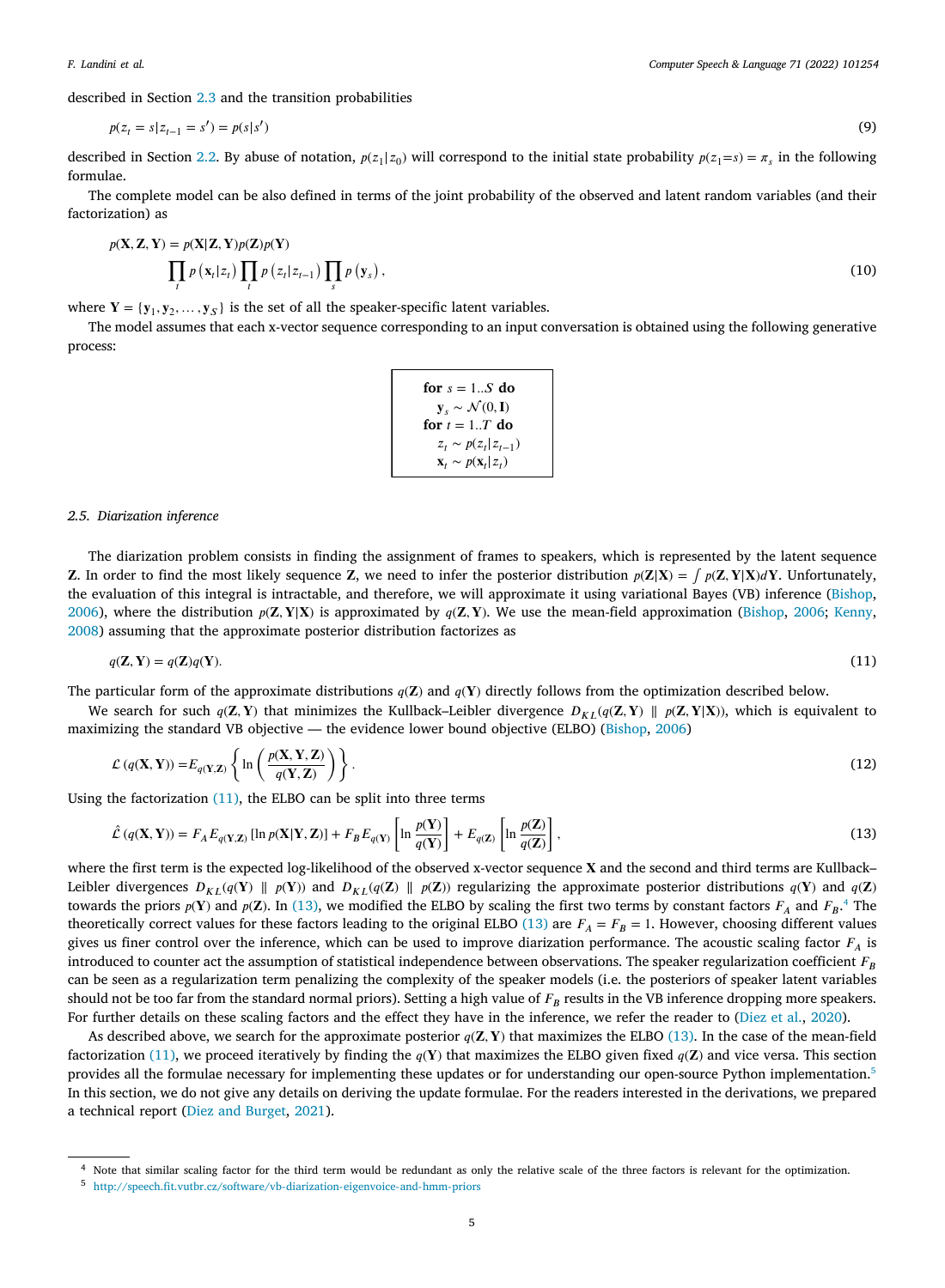*F. Landini et al.*

<span id="page-5-0"></span>2.5.1. Updating  $q(Y)$ 

Given a fixed  $q(\mathbf{Z})$ , the distribution over Y that maximizes the ELBO is

$$
q^*(\mathbf{Y}) = \prod_s q^*(\mathbf{y}_s),\tag{14}
$$

where the speaker-specific approximate posteriors

<span id="page-5-7"></span>
$$
q^*(\mathbf{y}_s) = \mathcal{N}\left(\mathbf{y}_s | \boldsymbol{\alpha}_s, \mathbf{L}_s^{-1}\right) \tag{15}
$$

are Gaussians with the mean vector and precision matrix

<span id="page-5-4"></span><span id="page-5-3"></span>
$$
\boldsymbol{\alpha}_s = \frac{F_A}{F_B} \mathbf{L}_s^{-1} \sum_t \gamma_{ts} \boldsymbol{\rho}_t
$$
\n
$$
\mathbf{L}_s = \mathbf{I} + \frac{F_A}{F_B} \left( \sum_t \gamma_{ts} \right) \boldsymbol{\Phi}.
$$
\n(17)

where

$$
\rho_t = \mathbf{V}^T \mathbf{x}_t \tag{18}
$$

In this update formula,  $\gamma_{ts} = q(z_t = s)$  is the marginal approximate posterior derived from the current estimate of the distribution  $q(\mathbf{Z})$ (see below), which can be interpreted as the responsibility of speaker  $s$  for generating observation  $x_i$  (i.e. defines a soft alignment of x-vectors to speakers). Note that while in the former frame-by-frame BHMM model zero, first and second order statistics are computed (equations (12)–(14) in [Diez et al.](#page-14-11) [\(2020](#page-14-11))), here only the first order statistics  $\rho$ , are needed.

If we compare these update formulae to the corresponding ones from the more complex BHMM model in [Diez et al.](#page-14-11) ([2020\)](#page-14-11), it can be seen that in [Diez et al.](#page-14-11) [\(2020](#page-14-11)),  $\Phi_t$  is a frame-dependent full-matrix computationally expensive to calculate. In contrast,  $\Phi$ here does not depend on time frame 1 and, as pointed out in Section [2.3,](#page-2-0) it is a diagonal matrix. Therefore also matrix  $\bf L_s$  is diagonal, and its inversions and application in ([16\)](#page-5-3) become trivial.

#### 2.5.2. Updating  $q(\mathbf{Z})$

We never need to infer the complete distribution over all the possible alignments of observations to speaker  $q(Z)$ . When updating  $q(Y)$  using [\(16](#page-5-3)) and [\(17](#page-5-4)), we only need the marginals  $\gamma_{ts} = q(z_t = s)$ . Therefore, when updating  $q(Z)$ , we can directly search for the responsibilities  $\gamma_{ts}$  that correspond to the distribution  $q^*(\mathbf{Z})$  maximizing the ELBO given a fixed  $q(\mathbf{Y})$ . Similar to the standard HMM training, such responsibilities can be calculated efficiently using a forward–backward algorithm as

$$
\gamma_{ts} = \frac{A(t, s)B(t, s)}{\overline{p}(\mathbf{X})}
$$
(19)

where the forward probability

<span id="page-5-8"></span><span id="page-5-5"></span>
$$
A(t,s) = \bar{p}(\mathbf{x}_t|s) \sum_{s'} A(t-1,s')p(s|s')
$$
\n(20)

is recursively evaluated by progressing forward in time for  $t=1..T$  starting with  $A(0, s) = \pi_s$ . Similarly,

<span id="page-5-9"></span>
$$
B(t,s) = \sum_{s'} B(t+1,s')\bar{p}(\mathbf{x}_{t+1}|s')p(s'|s)
$$
\n(21)

is the backward probability evaluated using backward recursion for times  $t = T_{n}$ . Starting with  $B(T, s) = 1$ .

<span id="page-5-6"></span>
$$
\overline{p}(\mathbf{X}) = \sum_{s} A(T, s) \tag{22}
$$

is the total forward probability and

<span id="page-5-1"></span>
$$
\ln \overline{\rho}(\mathbf{x}_t|s) = F_A \left[ \alpha_s^T \rho_t - \frac{1}{2} \operatorname{tr} \left( \boldsymbol{\Phi} \left[ \mathbf{L}_s^{-1} + \alpha_s \alpha_s^T \right] \right) - \frac{D}{2} \ln 2\pi - \frac{1}{2} \mathbf{x}_t^T \mathbf{x}_t \right] = F_A \left[ \alpha_s^T \rho_t - \frac{1}{2} \boldsymbol{\phi}^T \left[ \lambda_s + \alpha_s^2 \right] - \frac{D}{2} \ln 2\pi - \frac{1}{2} \mathbf{x}_t^T \mathbf{x}_t \right] \tag{23}
$$

is the expected log-likelihood of observation  $x_i$  given a speaker *s* taking into account its uncertainty  $q(y_s)$ . The rightmost part of [\(23](#page-5-1)) corresponds to an efficient evaluation of this term, where vector  $\phi$  is the diagonal of the diagonal matrix  $\Phi$ , vector  $\lambda_s$  is the diagonal of the diagonal matrix  $L_s^{-1}$  and the square in  $\alpha_s^2$  is element-wise. Note also that the terms  $-\frac{D}{2}\ln 2\pi - \frac{1}{2}x_t^T x_t$  in ([23\)](#page-5-1) are not only constant over VB iterations, but also constant for different speakers . As a consequence, contribution of these terms cancels in [\(19](#page-5-5)) and therefore does not have to be calculated at all.

#### 2.5.3. Updating  $\pi$ .

<span id="page-5-2"></span>Finally, the speaker priors  $\pi_s$  are updated as maximum likelihood type II estimates ([Bishop](#page-14-16), [2006\)](#page-14-16): Given fixed  $q(Y)$  and  $q(Z)$ , we search for the values of  $\pi_s$  that maximize the ELBO ([13\)](#page-4-2), which gives the following update formula

<span id="page-5-10"></span>
$$
\pi_s \propto \gamma_{1s} + \frac{(1 - P_{loop})\pi_s}{\overline{p}(\mathbf{X})} \sum_{t=2}^T \sum_{s'} A(t-1, s') p(\mathbf{x}_t | s) B(t, s)
$$
\n(24)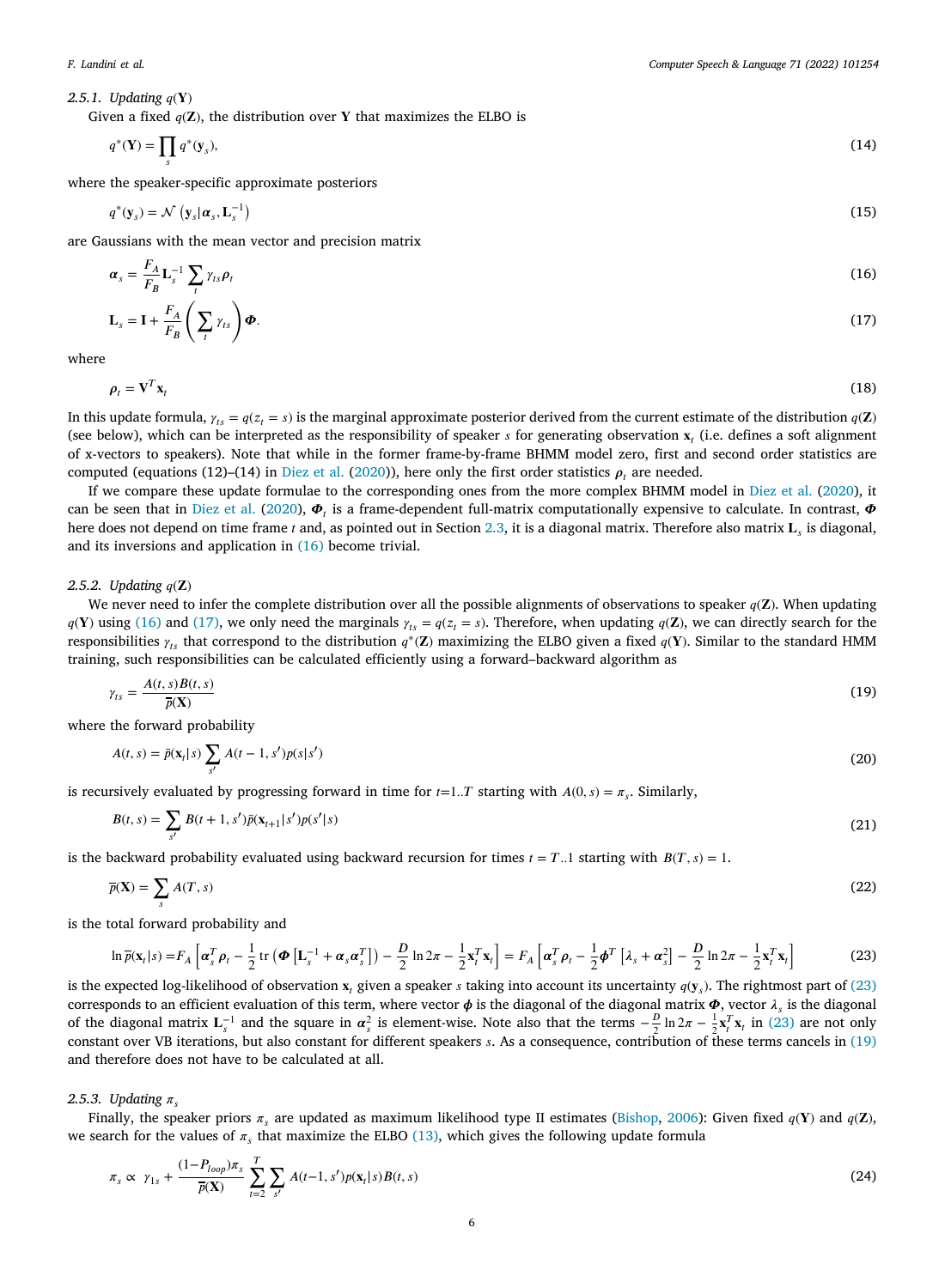with the constraint  $\sum_s \pi_s = 1$ . As described in Section [2.2](#page-2-1), this update tends to drive the  $\pi_s$  corresponding to "redundant speakers" to zero values, which effectively drops them from the model and selects the right number of speakers in the input conversation.<sup>[6](#page-6-0)</sup>

## *2.5.4. Evaluating the ELBO*

The convergence of the iterative VB inference can be monitored by evaluating the ELBO objective. For the Bayesian HMM, the ELBO can be efficiently evaluated (see page 95 of [Beal](#page-14-19), [2003\)](#page-14-19) as

$$
\hat{\mathcal{L}} = \ln \overline{p}(\mathbf{X}) + \sum_{s} \frac{F_B}{2} \left( R + \ln |\mathbf{L}_s^{-1}| - \text{tr}(\mathbf{L}_s^{-1}) - \boldsymbol{\alpha}_s^T \boldsymbol{\alpha}_s \right), \tag{25}
$$

where *R* is the dimensionality of the x-vectors. Note, that since  $L_s$  is a diagonal matrix,  $\ln |L_s^{-1}|$  can be calculated just as the sum of the log of the elements in the diagonal. This way of evaluating the ELBO is very practical as the term  $\bar{p}(X)$  from [\(22](#page-5-6)) is obtained as a byproduct of "updating  $q(\mathbf{Z})$ " using the forward–backward algorithm. On the other hand, the ELBO can be evaluated using ([25\)](#page-6-1) only right after the  $q(\mathbf{Z})$  update. Thus, the improvements in the ELBO obtained from  $q(\mathbf{Y})$  or  $\pi$ , updates cannot be monitored, which might be useful for debugging purposes. Therefore, we also provide the derivation formulae for the explicit evaluation of all three ELBO terms from ([13\)](#page-4-2) in [Diez and Burget](#page-14-14) ([2021\)](#page-14-14).

The complete VB inference consisting of iterative updates of  $q(Y)$ ,  $q(Z)$  and parameters  $\pi_s$  is summarized in the following algorithm:

```
Initialize all \gamma_{ts}3.2.
repeat
  Update q(\mathbf{y}_s) for s=1...S(15)
  for t = 1..T do
    Calculate A(t, s) for s=1..S20)
  for t = T_{1} do
    Calculate B(t, s) for s=1..S21)
  Update \gamma_{ts} for t=1..T, s=1..S(19)
  Update \pi_s for s=1...S(24)
  Evaluate ELBO \hat{\mathcal{L}}25)
until convergence of \hat{\mathcal{L}}
```
## **3. Experimental setup**

#### *3.1. x-vector extractor and PLDA*

As described in the previous section, VBx diarization relies on a pre-trained x-vector extractor and a PLDA model. Since we report results on both 16 kHz recordings (DIHARD and AMI) and 8 kHz telephone recordings (CALLHOME), we train two x-vector extractors and the corresponding PLDA models, one for each condition. The complete PyTorch ([Paszke et al.,](#page-15-6) [2019\)](#page-15-6) recipe for x-vector extractor and PLDA training is available at [https://github.com/phonexiaresearch/VBx-training-recipe.](https://github.com/phonexiaresearch/VBx-training-recipe)

#### *3.1.1. x-vector extractor architecture*

Both 8 kHz and 16 kHz x-vector extractors use the same deep neural network architecture based on ResNet101 ([He et al.,](#page-14-7) [2016;](#page-14-7) [Zeinali et al.](#page-15-7), [2019\)](#page-15-7). In both cases, the neural network inputs are 64 log Mel filter bank features extracted every 10 ms using 25 ms window. The two x-vector extractors differ only in the frequency ranges spanned by the Mel filters, which are 20–7700 Hz and 20–3700 Hz for the 16 kHz and 8 kHz systems, respectively. The x-vector extractor architecture is summarized in [Table](#page-7-0) [1.](#page-7-0) The first 2D convolutional layer operates on the  $64 \times T$  matrix of log Mel filter bank features, where T is the number of frames in the input segments. For training, we use 4s segments (i.e.  $T = 400$ ). The following layers are standard ResNet blocks ([He et al.](#page-14-7), [2016](#page-14-7)). As in the original x-vector architecture [\(Snyder et al.,](#page-15-8) [2018\)](#page-15-8), the statistical pooling layer is used to aggregate information over the whole speech segment (i.e. mean and standard deviation of activations is calculated over the time dimension). After the pooling layer, a linear transformation is used to reduce the dimensionality to obtain the 256-dimensional x-vectors.

The x-vector extractors are trained using stochastic gradient descent and additive angular margin loss ([Deng et al.,](#page-14-20) [2019\)](#page-14-20) with speaker identities as class labels. We ramp-up the margin during the first two epochs (pass through the training data) and then train the neural network for another epoch with fixed margin  $m = 0.2$ .

<sup>6</sup> This is known as automatic relevance determination (ARD) principle [\(Bishop](#page-14-16), [2006](#page-14-16)).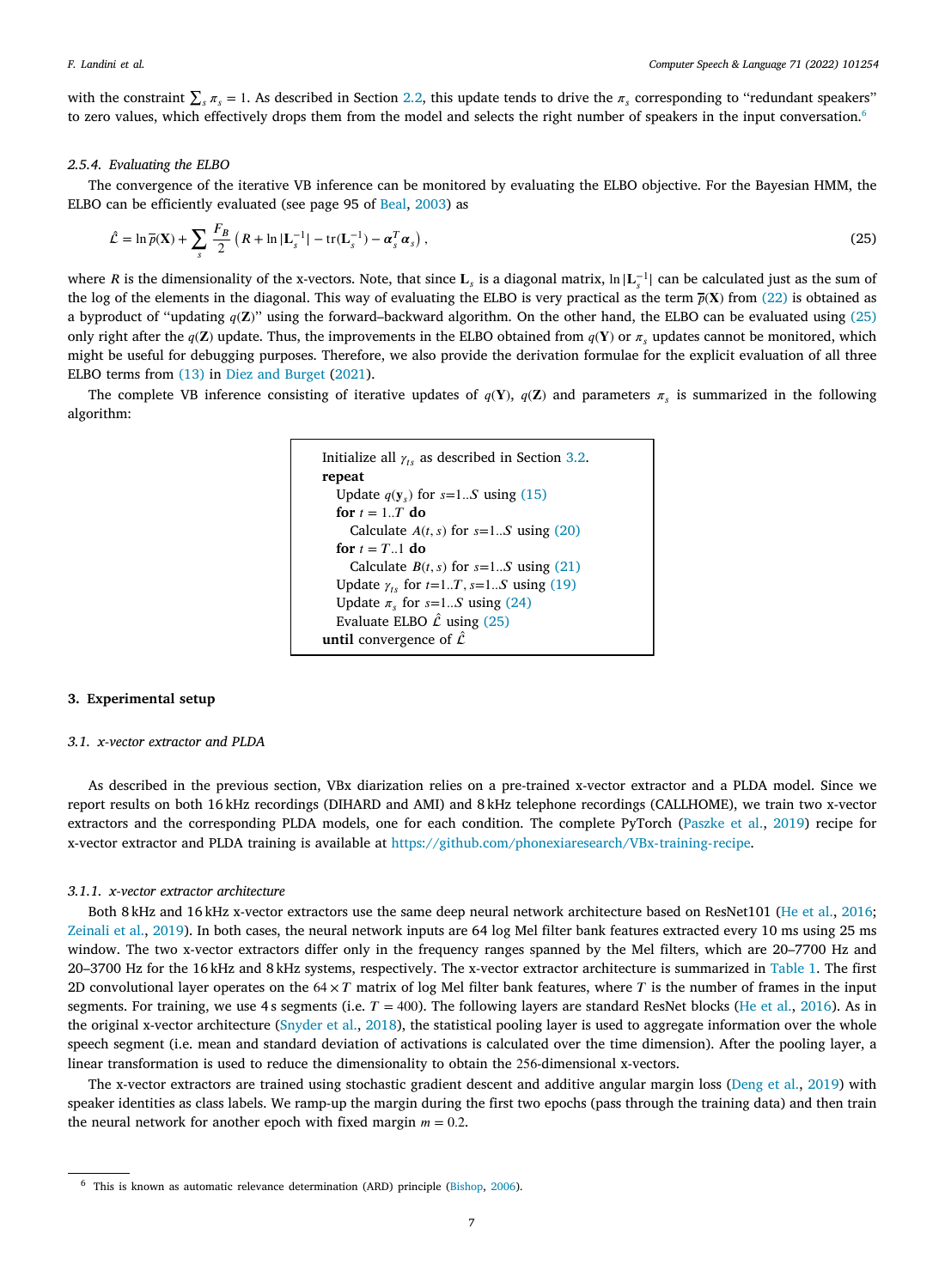#### **Table 1**

<span id="page-7-0"></span>The structure of the proposed ResNet101 architecture. The first dimension of the input shows the size of the filterbank and the second dimension indicates the number of frames.

| Layer                     | Structure                                                                                       | Stride         | Output                   |
|---------------------------|-------------------------------------------------------------------------------------------------|----------------|--------------------------|
| Input                     |                                                                                                 |                | $64 \times T \times 1$   |
| $Conv2D-1$                | $3 \times 3, 32$                                                                                | 1              | $64\times$ T $\times$ 32 |
| ResNetBlock-1             | $\begin{bmatrix} 1 \times 1, 32 \\ 3 \times 3, 32 \\ 1 \times 1, 128 \end{bmatrix} \times 3$    | $\mathbf{1}$   | $64 \times T \times 128$ |
| ResNetBlock-2             | $\begin{bmatrix} 1 \times 1, 64 \\ 3 \times 3, 64 \\ 1 \times 1, 256 \end{bmatrix} \times 4$    | $\mathbf{2}$   | $32\times T/2\times 256$ |
| ResNetBlock-3             | $\begin{bmatrix} 1 \times 1, 128 \\ 3 \times 3, 128 \\ 1 \times 1, 512 \end{bmatrix} \times 23$ | $\overline{2}$ | $16\times T/4\times 512$ |
| ResNetBlock-4             | $\begin{bmatrix} 1 \times 1, 256 \\ 3 \times 3, 256 \\ 1 \times 1, 1024 \end{bmatrix} \times 3$ | $\overline{2}$ | $8\times T/8\times 1024$ |
| <b>Statistics Pooling</b> |                                                                                                 |                | $16 \times 1024$         |
| Flatten                   |                                                                                                 |                | 16384                    |
| Linear                    |                                                                                                 |                | 256                      |

#### <span id="page-7-1"></span>**Table 2**

Number of speakers and total amount of training data for the 16 kHz x-vector extractor.

| Set       | Speakers | Hours |
|-----------|----------|-------|
| VoxCeleb1 | 1211     | 323   |
| VoxCeleb2 | 5994     | 2290  |
| CN-CELEB  | 973      | 264   |
| Total     | 8178     | 2877  |

#### **Table 3**

Number of speakers and total amount of training data for the 8 kHz x-vector extractor.

| Set              | Speakers | Hours |
|------------------|----------|-------|
| VoxCeleb1        | 1211     | 323   |
| VoxCeleb2        | 5994     | 2290  |
| CN-CELEB         | 973      | 264   |
| Mixer collection | 4254     | 3805  |
| Switchboard      | 2591     | 1170  |
| DeepMine         | 1858     | 688   |
| Total            | 16881    | 8540  |

## <span id="page-7-2"></span>*3.1.2. x-vector extractor training data*

The 16 kHz x-vector extractor is trained using data from VoxCeleb1 ([Nagrani et al.,](#page-15-9) [2017\)](#page-15-9) (323 h of speech from 1211 speakers), VoxCeleb2 [\(Chung et al.,](#page-14-21) [2018\)](#page-14-21) (2290 h, 5994 speakers) and CN-CELEB ([Fan et al.](#page-14-22), [2020](#page-14-22)) (264 h, 973 speakers) (see [Table](#page-7-1) [2\)](#page-7-1). The energy-based VAD from Kaldi ([Povey et al.,](#page-15-10) [2011\)](#page-15-10) toolkit is used to remove silence frames. Speakers with less than 2 recordings are discarded. Further, we drop utterances with less than 4 s of speech. This way, about 4% of speech data is discarded. Data augmentation is performed the same way as in the SRE16 Kaldi recipe ([Kaldi](#page-14-23), [2017\)](#page-14-23), resulting in four additional copies of the data with artificially added noise, music or reverberation. Training examples are randomly sampled from the training data. This way we extract about 89 million examples (original and augmented 4s segments), which cover more than 60% of the speech from the training corpora.

To train the 8 kHz x-vector extractor, the same data sets are used as in the 16 kHz case. Additionally, the following data sets were used: Mixer collection (NIST SRE 2004–2010, 3805 h, 4254 speakers), Switchboard (1170 h, 2591 speakers) and DeepMine ([Zeinali](#page-15-11) [et al.,](#page-15-11) [2018\)](#page-15-11) (688 h, 1858 speakers) (see [Table](#page-7-2) [3](#page-7-2)). Any wide-band data used were downsampled to 8 kHz and passed through a telephone codec (selected randomly from AMR, G.711, G.726, GSM-FR and GSM-EFR). The same data selection and augmentation was used as for the 16 kHz case. Note that about 30% of DeepMine data were discarded as this dataset contains many utterances with less than 4 s of speech (mostly phrases for text-dependent speaker verification).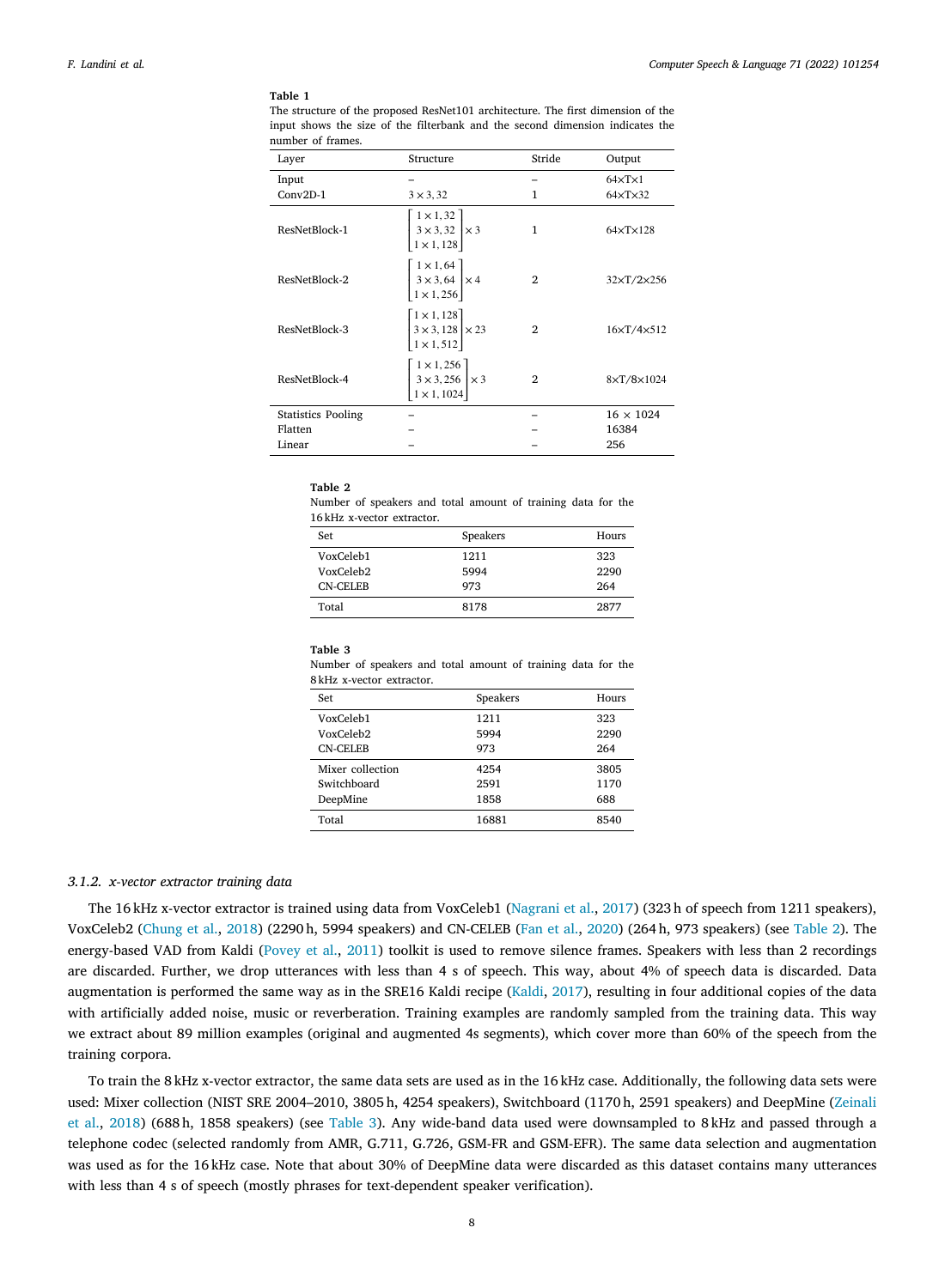#### *3.1.3. PLDA training*

The 8 kHz and 16 kHz PLDA models are trained on the same data as the corresponding x-vector extractors. For this purpose, one x-vector is extracted from each individual recording (e.g. one cut from a YouTube video in the case of the VoxCeleb data). The length of such recordings can range from 4 s to several minutes. Note that the PLDA trained on such x-vectors is later used in VBx to operate on x-vectors extracted from much shorter 1.5 s segments. This mismatch, however, does not seem to negatively affect diarization performance.

#### *3.2. Diarization pipeline*

<span id="page-8-0"></span>To perform the diarization, each input recording is first split into speech segments according to the oracle VAD and the segments shorter than 0.1 s are discarded. From these segments, x-vectors are extracted every 0.25 s from overlapping sub-segments of 1.5 s (or less than 1.5 s for the last sub-segments or shorter segments). The x-vectors are centered, whitened and length normalized [\(Garcia-Romero and Espy-Wilson,](#page-14-24) [2011\)](#page-14-24) (which is also done for the PLDA training data).

As described in Section [2.2](#page-2-1), VBx diarization needs an initial assignment of x-vectors to speakers. For this purpose, the x-vectors are pre-clustered using AHC to obtain the initial speaker labels. The only input to the AHC is the matrix of cosine similarities between all pairs of x-vectors. The threshold used as the stopping criterion for AHC is tuned to under-cluster so that the following VBx has more freedom to search for the optimal results and converge to the right number of speaker models.<sup>[7](#page-8-1)</sup> Nevertheless, the same threshold is used for all our results on all the datasets.

<span id="page-8-1"></span>In the final step, the x-vectors are further clustered using the VBx model and the inference described in Section [2.](#page-1-0) For this step, the x-vector dimensionality is further reduced to 128 dimensions (see parameter  $R$  in Section [2.3\)](#page-2-0). Note that unlike in our previous works ([Landini et al.](#page-14-5), [2020](#page-14-5); [Diez et al.,](#page-14-6) [2020](#page-14-6)), we do not perform any adaptation of PLDA models to the target data as this paper aims to present a simple diarization system which performs well for different datasets. Nevertheless, we tune the VBx parameters:  $F_A$ ,  $F_B$ ,  $P_{loop}$  on the respective DIHARD II, AMI and CALLHOME development sets.

In order to demonstrate the effectiveness of the VBx method, we also report results for baseline systems where only AHC is used to cluster x-vectors. In this case, the stopping threshold is tuned to obtain the best performance on the respective development set.

## *3.3. Evaluation datasets*

## *3.3.1. CALLHOME*

<span id="page-8-4"></span><span id="page-8-3"></span><span id="page-8-2"></span>The 2000 NIST Speaker Recognition Evaluation (LDC2001S97<sup>[8](#page-8-2)</sup>) dataset, usually referred as "CALLHOME", [NIST](#page-15-12) [\(2000](#page-15-12)) has been the standard dataset for diarization in the last decade ([Shum et al.,](#page-15-13) [2013;](#page-15-13) [Senoussaoui et al.,](#page-15-14) [2014;](#page-15-14) [Garcia-Romero et al.,](#page-14-25) [2017\)](#page-14-25). In its full form,<sup>[9](#page-8-3)</sup> it consists of 499<sup>[10](#page-8-4)</sup> recordings of conversational telephone speech in Arabic, English, German, Japanese, Mandarin and Spanish. The number of speakers per recording ranges between 2 and 7, although 87% of the files contain only 2 or 3 speakers. It amounts to around 15 h of speech after VAD.

<span id="page-8-5"></span>Since a development-evaluation split for CALLHOME is not available, we split the dataset into two halves as defined in the Kaldi recipe for CALLHOME.<sup>[11](#page-8-5)</sup> We use this split to perform cross-validation to tune parameters i.e.  $F_A$ ,  $F_B$  and  $P_{loop}$ . For the results we present, in order to simplify the setup, we simply chose one combination of parameters that was close to optimal on both partitions and report results with it on the whole set.

#### *3.3.2. AMI corpus*

When trying to cover the most standard datasets for speaker diarization, we could not leave AMI out ([Carletta et al.,](#page-14-9) [2006\)](#page-14-9). The AMI meeting corpus is a multi-modal data collection of 100 h of meeting recordings. This corpus was recorded using both closetalking and far-field microphones. It consists of 171 meetings recorded at the University of Edinburgh (U.K.), Idiap (Switzerland), and the TNO Human Factors Research Institute (The Netherlands). The dataset comes with annotations for automatic speech recognition (ASR). AMI has been widely used by the community for diarization purposes. Still, somewhat surprisingly, no standard evaluation protocol is used in works that report results on this dataset.

The description of the different evaluation protocols reported in the literature as well as our proposed new protocol for evaluation on AMI can be found in Section [4.](#page-9-0)

## *3.3.3. DIHARD II*

DIHARD II is one of the newest datasets designed for diarization. This dataset was created as an extension of the first DIHARD dataset for the second DIHARD challenge ([Ryant et al.,](#page-15-1) [2019\)](#page-15-1), the second of a yearly series of challenges designed to foster research on diarization in hard conditions. One of the main features of this dataset, is that it contains audios from several sources (YouTube, court rooms, meetings, etc.) covering a wide range of numbers of speakers per recording (1 to 10) and large variety of channels and audio conditions. The corpus consists of 192 development and 194 evaluation recordings, containing around 18 h and 17 h of speech, respectively.

<sup>7</sup> Note that the inference in BHMM cannot converge to higher number of speakers than what is suggested by the AHC-based initialization.

<sup>8</sup> <https://catalog.ldc.upenn.edu/LDC2001S97>

<sup>&</sup>lt;sup>9</sup> Not only the English partition, nor the partition limited to 2 speaker audios sometimes used.

 $^{10}\,$  One audio is commonly excluded because its references have formatting errors.

<sup>11</sup> [https://github.com/kaldi-asr/kaldi/blob/master/egs/callhome\\_diarization/v2/run.sh](https://github.com/kaldi-asr/kaldi/blob/master/egs/callhome_diarization/v2/run.sh)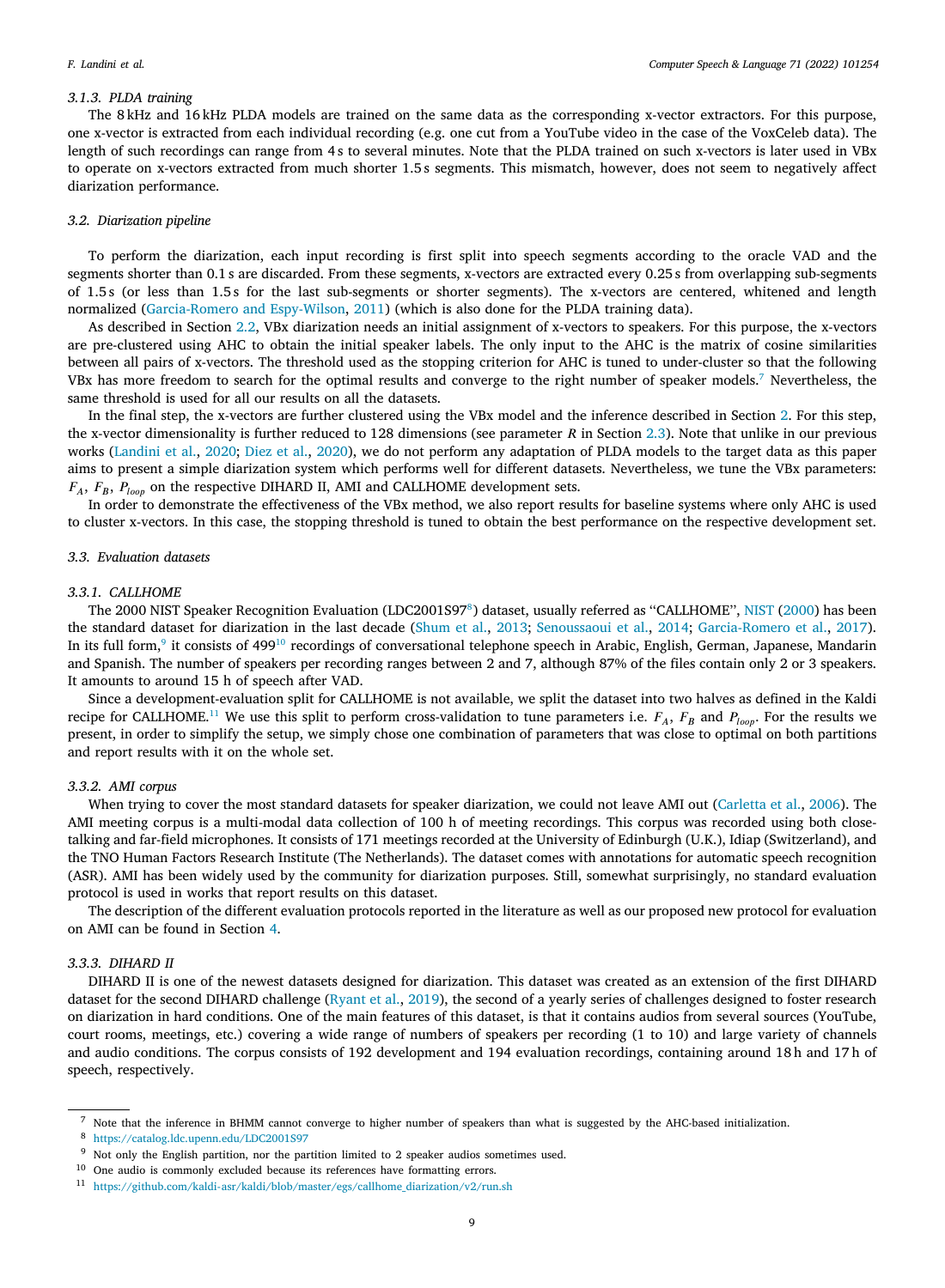(26)

#### *3.4. Evaluation protocol*

<span id="page-9-5"></span>Diarization performance is evaluated in terms of diarization error rate (DER) as defined by NIST [\(NIST,](#page-15-15) [2002\)](#page-15-15):

$$
DER = \frac{SER + FA + Miss}{Total\ speech}
$$

where:

- $\cdot$  SER stands for speaker error, the amount of time that speech is attributed to incorrect speakers
- *FA* is false alarm, the amount of time that non-speech regions are incorrectly attributed to a speaker (or time when overlapped speech is found in single speaker speech regions)
- Miss stands for missed speech, the amount of time that speech is not attributed to any speaker
- Total\_speech is the total amount of speech, accounting also for speaker overlaps.

Note that, as we use oracle VAD in all our experiments, *FA* error is zero, and the *Miss* (due only to non-handled overlapped speech regions) can be directly calculated as  $DER - SER$  as we also report SER. We also evaluate the system in terms of Jaccard error rate (JER), which has been established as a secondary metric in the latest diarization challenges ([Ryant et al.,](#page-15-1) [2019;](#page-15-1) [Chung et al.,](#page-14-0) [2020\)](#page-14-0). JER is similar to DER, although it weighs every speaker equally, regardless of the amount of speech they produced. All experiments are evaluated using the dscore tool. $12$ 

<span id="page-9-1"></span>For a more thorough analysis of results, for CALLHOME and AMI we consider three setups for evaluation: First, a *forgiving* one in which a 0.25 s collar is considered for DER estimation and no overlap is evaluated. This is the standard configuration used for these datasets and allows a comparison of results with previously published works. Second, we consider a similar evaluation using a 0.25 s collar but accounting for overlapped speech, as in [Chung et al.](#page-14-0) ([2020\)](#page-14-0). This *fair* setup covers a pragmatic scenario where all speech is evaluated, while being flexible on the speaker change points, as no realistic human annotation can achieve frame-precision. Finally, the *full* one, in which no collar is used and overlapped speech is evaluated, which is in line with the setup used in latest diarization challenges ([Ryant et al.](#page-15-1), [2019](#page-15-1); [Watanabe et al.](#page-15-2), [2020](#page-15-2)). We consider that looking into the numbers for the *fair* and *full* setups is truly relevant on these datasets: very low DER values are already being achieved on these sets with the *forgiving* setup, which suggest that future evaluations could shift into more challenging setups. Also, the hot-topic end-to-end approaches are likely to surpass the performance of current systems on overlapped speech regions, and suitable baselines need to be established.

For the more recent DIHARD II dataset, only the *fair* and *full* evaluation setups are considered.

Note that JER considers no collar and evaluates overlap regions by definition, so it is not affected by these configurations. To avoid confusion (and repetition), we only report this value on the *full* setup. It should be noted that if we evaluate our systems with JER, the only coherent setup for the DER is the *full*. From our point of view, the *full* setup is the best choice for the evaluation. Even if human annotations have errors it does not mean that speech that could be evaluated should always be discarded around each speaker change point. The only thing that the annotation errors imply is that diarization systems have a non-zero lower bound on the diarization error. Besides, the *full* setup avoids introducing the collar length parameter that the evaluation metric depends on.

#### **4. AMI evaluation protocols**

### <span id="page-9-0"></span>*4.1. Evaluation protocols found in previously published works*

<span id="page-9-6"></span>As pointed out before, when it comes to evaluation on AMI, there is not a defined evaluation protocol. Different authors evaluate their systems on different audio types (recordings from Mix-Headset microphones, microphone arrays, etc.). Besides, authors use different data partitions (train/dev/eval sets) and use different references. This makes it practically impossible to compare results between sites. We would like to highlight that during our search for baselines in the literature, we found that most works are unaware of this inconsistency of evaluation protocols for AMI, which frequently leads to unfair comparisons.

Based on our literature review we replicated some evaluation protocols from works presenting remarkable performance. We use these protocols to evaluate our approach and fairly compare it with the respective works.

<span id="page-9-3"></span><span id="page-9-2"></span>There are two major publicly available recipes for diarization on AMI that are included in Pyannote<sup>[13](#page-9-2)</sup> [\(Bredin et al.,](#page-14-26) [2020](#page-14-26)) and Kaldi<sup>[14](#page-9-3)</sup> [\(Povey et al.](#page-15-10), [2011\)](#page-15-10) toolkits. These two recipes evaluate only on one audio type, which is the independent headset microphone mixed audio (Mix-Headset in AMI). Each recipe also derives their references in different ways from the official ASR transcriptions. Finally, they both use their own partitioning of the data, Pyannote uses the Full-corpus AMI partition and Kaldi claims to use the official Full-corpus-ASR AMI partition.[15](#page-9-4) Nevertheless, the Kaldi partition differs from the Full-corpus-ASR one, as it includes one meeting in the training set (IB4005) which causes speaker overlap between train and dev sets. This meeting is explicitly excluded in the Full-corpus-ASR partition.

<span id="page-9-4"></span>All the works that we compare with use different combinations of partitions and references taken mostly from these two recipes. The first six columns in [Table](#page-12-0) [5](#page-12-0) summarize this mixture of protocols. Some works use Pyannote partition ([Bredin et al.,](#page-14-26) [2020;](#page-14-26) [Bullock](#page-14-27)

<sup>12</sup> [https://github.com/nryant/dscore](#page-14-27)

<sup>13</sup> [https://github.com/pyannote/pyannote-audio/tree/master/tutorials/pipelines/speaker\\_diarization](#page-14-27)

<sup>14</sup> [https://github.com/kaldi-asr/kaldi/tree/master/egs/ami/s5c](#page-14-27)

<sup>15</sup> [http://groups.inf.ed.ac.uk/ami/corpus/datasets.shtml](#page-14-27)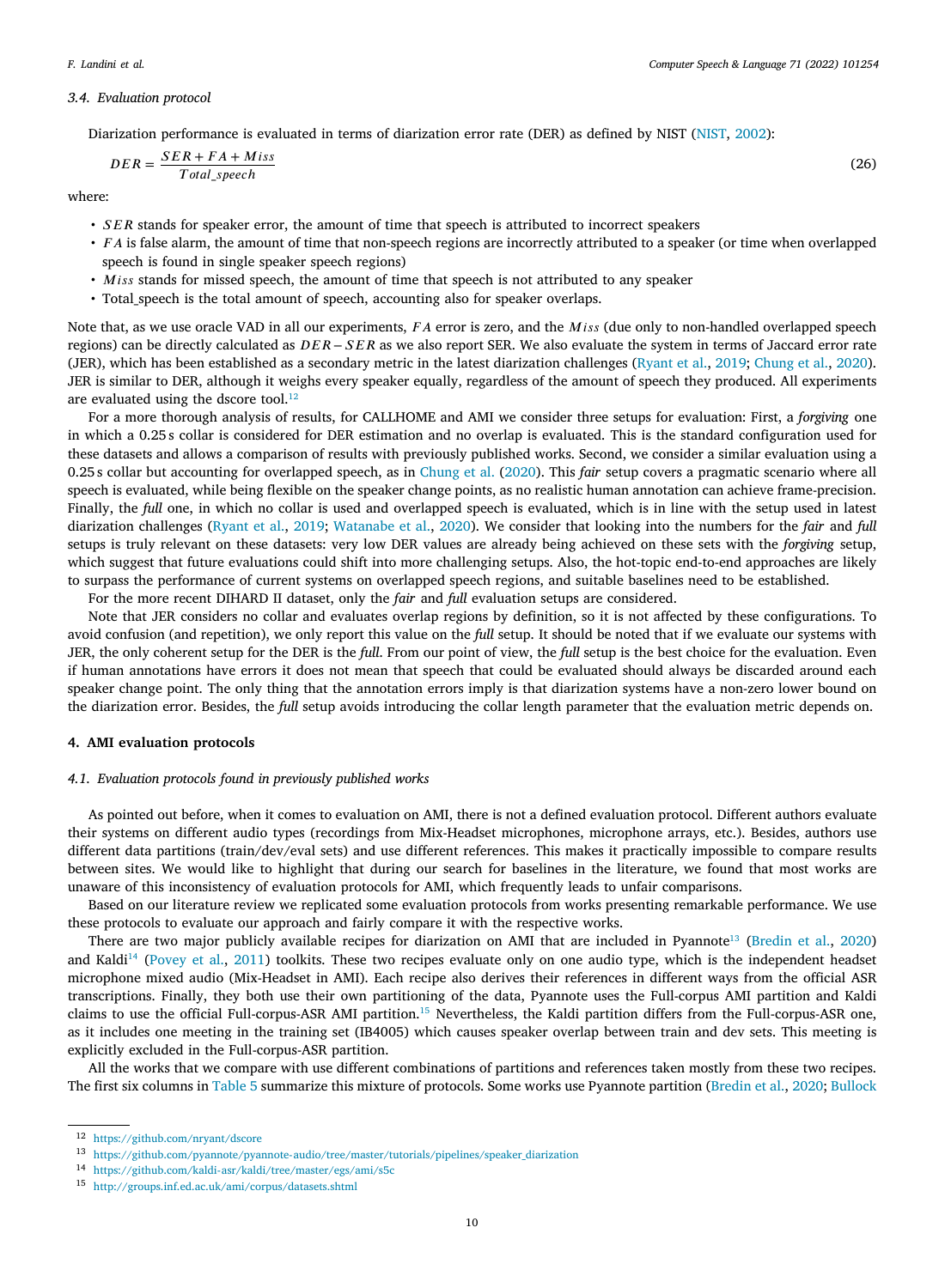[et al.](#page-14-27), [2020\)](#page-14-27), while others use the Kaldi one [\(Sun et al.,](#page-15-16) [2020;](#page-15-16) [Maciejewski et al.,](#page-14-28) [2018](#page-14-28); [Raj et al.](#page-15-17), [2020a,](#page-15-17)[b](#page-15-18)), or even a modified version of the Kaldi one, excluding TNO meetings ([Pal et al.,](#page-15-19) [2020;](#page-15-19) [Sun et al.,](#page-15-20) [2019](#page-15-20)). As for references, AMI corpus comes only with manual and automatic transcriptions for ASR training and there are different ways of deriving diarization references out of them, as will be described later. In previously published works, we find again references from Pyannote ([Bredin et al.,](#page-14-26) [2020;](#page-14-26) [Bullock et al.,](#page-14-27) [2020;](#page-14-27) [Raj et al.,](#page-15-17) [2020a](#page-15-17),[b\)](#page-15-18) and from Kaldi ([Maciejewski et al.](#page-14-28), [2018\)](#page-14-28), although some works use modified versions of these based on their own ASR forced alignment ([Sun et al.,](#page-15-16) [2020\)](#page-15-16), or simply derive their own [\(Pal et al.](#page-15-19), [2020\)](#page-15-19). Note also the mix of evaluation setups (better described in Section [3.4\)](#page-9-5) with different collars and criteria for including or excluding overlapped speech. Column 5 in the table shows the amount of speech (in seconds) evaluated with each protocol for dev and eval sets. As it can be seen, evaluation can range from around 13 000 to up to 52 000 s of speech for the eval set depending on the evaluation setup used.

We strongly believe a standard evaluation protocol should be established on AMI. Next, we introduce what we believe should be established as this new standard.

#### *4.2. New AMI evaluation protocol*

<span id="page-10-2"></span>The following evaluation protocol was built after discussions with researchers from different labs, authors of official Kaldi and Pyannote recipes (BUT, CLSP JHU, IRIT).

We propose to use the official Full-corpus-ASR partition<sup>[14](#page-9-3)</sup>. This way, we make the scoring of diarization tasks consistent with the scoring of speaker-attributed ASR. As mentioned before, such partition is very similar to the Kaldi partition (in fact, dev and eval sets are the same) but it has no speaker overlap between sets, which makes it suitable for diarization tasks.

Regarding the references, authors of other works do not make clear how their references were created. Our diarization references are directly derived from the AMI manual annotations, version 1.6.2.<sup>[16](#page-9-4)</sup> These annotations are human transcriptions of all the meetings, containing words, vocal sounds and punctuation marks. To generate the references:

- <span id="page-10-0"></span>• All words are considered as speech and included in the references.
- <span id="page-10-1"></span>• Sounds of very different nature were annotated as vocal sounds. Some examples are Dutch speech, whistling, yawn, laughter, cough, clicking with tongue, raspberry noise, blowing nose, clapping, etc. Some of these are clearly speech<sup>[17](#page-10-0)</sup> (Dutch speech), while others are clearly noises (blowing nose, clapping, etc.). For sounds such as laughter or whistling it is simply unclear if they should be considered for diarization purposes, as this would depend on the particular application of the system. Besides, we found that several of these vocal sounds are labeled without time annotations, which makes it impossible to add them to the references. We therefore decided to take a well defined, consistent and conservative approach in which all vocal sounds are discarded. This way, only the words that could be recognized by an ASR system are considered in our references. This is also more consistent with the task of speaker-attributed ASR.
- Speaker turns respect precisely the annotations, but adjacent speech segments (words) of the same speaker are merged not to create false ''break'' points as shown in [Fig.](#page-11-0) [2.](#page-11-0)

If adjacent speech segments from the same speaker are not merged, it truly affects the diarization evaluation when collars are considered, as the collar is applied over all VAD borders and these ''break points'' are considered as one of these borders. These ''break points'' between adjacent speech segments are common in the references derived with the Kaldi recipe. With our processing, the above transcription results in one speech segment from 0.86 to 1.40 (merged ''I like apples'') and another from 1.45 to 2.0 (merged ''but not bananas'').

On the other hand, consecutive speech segments from the same speaker separated by pauses (silence) are not merged in any case. Using the above example again, we could think that the pause is too short and maybe it should be discarded and the two segments should be merged into one. But this kind of processing would require some heuristic to determine which is the required pause for considering separate speech segments. We prefer to follow a clean approach keeping the original pauses. In the case of using no collar (which we believe is the best choice for evaluation) merging the adjacent speech segments has no effect at all. Still, we establish it to support collar use if desired.

In later experiments, we use the same partition and references to evaluate our system with two audio types: AMI Mix-Headset audios and the beamformed microphone array N1, where BeamformIt [\(Anguera et al.,](#page-14-29) [2007](#page-14-29)) is applied using the specific setup provided for AMI.

The partition, references and audios are shared in our repository.<sup>[18](#page-10-1)</sup> This evaluation protocol will also be adopted in the latest Kaldi and pyannote recipes. Additionally, we also generated an extra version of the references including all (time-labeled) vocal sounds. As mentioned before, we consider these references not well defined, but we understand that some researchers might find them useful.

<sup>16</sup> <http://groups.inf.ed.ac.uk/ami/download/>

<sup>&</sup>lt;sup>17</sup> Nevertheless, these controversial cases account for a negligible amount of speech with regard to the total duration of AMI dataset.

<sup>18</sup> <https://github.com/BUTSpeechFIT/AMI-diarization-setup>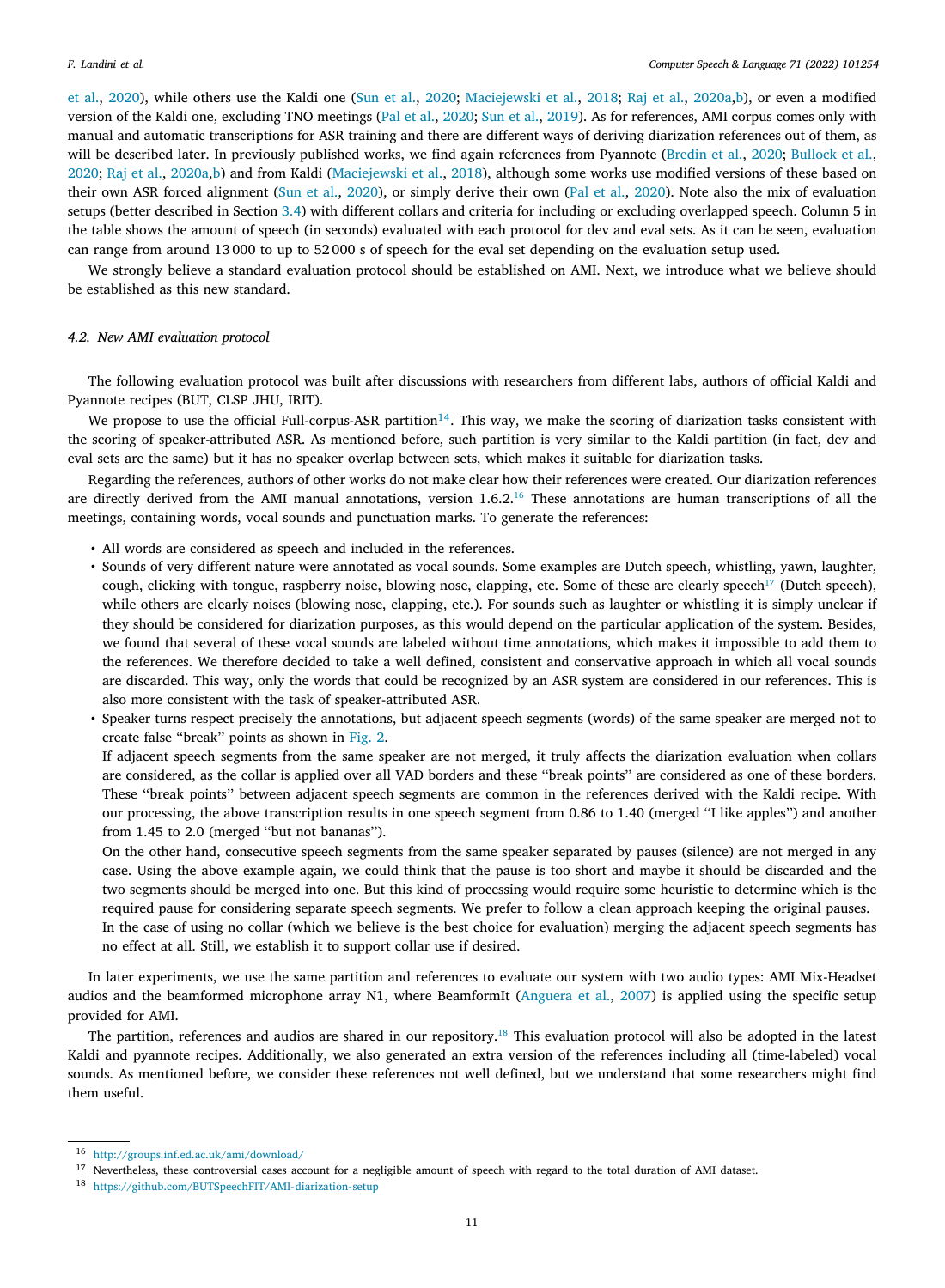

<span id="page-11-1"></span><span id="page-11-0"></span>**Fig. 2.** Example of an ASR transcription with speech from a single speaker which, as the AMI one, is composed of short segments of speech for each word.

|                   | Evaluation setup |                   | System                    | <b>SER</b> | <b>DER</b> | <b>JER</b> |
|-------------------|------------------|-------------------|---------------------------|------------|------------|------------|
| Name              | Collar           | Overlap           |                           |            |            |            |
|                   |                  |                   | Kaldi (Sell et al., 2018) | 6.48       |            |            |
|                   |                  |                   | Zhang et al. $(2019)$     | 7.60       |            |            |
|                   |                  |                   | McCree et al. (2019)      | 7.10       |            |            |
| Forgiving<br>0.25 | No               | Lin et al. (2019) | 6.63                      |            |            |            |
|                   |                  |                   | Pal et al. (2020)         | 6.76       |            |            |
|                   |                  |                   | Aronowitz et al. (2020)   | 5.10       |            |            |
|                   |                  |                   | <b>AHC</b>                | 8.10       |            |            |
|                   |                  |                   | <b>VBx</b>                | 4.42       |            |            |
| Fair              | 0.25             |                   | <b>AHC</b>                | 7.53       | 17.64      |            |
|                   |                  | Yes               | <b>VBx</b>                | 4.10       | 14.21      |            |
|                   |                  |                   | <b>AHC</b>                | 11.06      | 25.61      | 35.48      |
| Full              | $\mathbf{0}$     | Yes               | <b>VBx</b>                | 7.22       | 21.77      | 34.02      |

## **5. Results**

## *5.1. CALLHOME*

We first present in [Table](#page-11-1) [4](#page-11-1) the results of our diarization model on CALLHOME data. As a baseline, we also provide the result of a standalone AHC clustering of x-vectors, where its threshold is tuned for optimal performance. We provide these results to illustrate the gain achieved specifically by VBx diarization, which uses AHC as initialization (see Section [3.2](#page-8-0) for details). Our VBx system achieves 4.42% DER on the *forgiving* evaluation setup, outperforming all systems from previously published works. With the *fair* evaluation setup, considering also the overlapped speech (which our system does not handle), performance drops to 14.21% DER. We would like to mention that [Horiguchi et al.](#page-14-4) ([2020\)](#page-14-4) has shown great performance on the CALLHOME set while using a system VAD (15.29 DER on a subset of CALLHOME, using *fair* setup). Since our analysis focuses on oracle VAD, we cannot directly compare our results to theirs. Finally, with zero collar (*full* evaluation setup) increases the error to a total 21.77% DER. We believe that future research works should report results using this more challenging evaluation setup.

## *5.2. AMI*

We first report in [Table](#page-12-0) [5](#page-12-0) results for our system using the different evaluation protocols found in the literature for AMI corpus. As explained in Section [4.1,](#page-9-6) the mix of protocols between sites called for running experiments with 3 different data partitions (train/dev/eval sets), 5 sets of references, 2 different types of audio and considering different evaluation setups to be able to compare with all works. We would like to highlight again that the different protocols differ largely in the amount of speech used for evaluation: from only 13 309 s of speech considered in [Pal et al.](#page-15-19) ([2020\)](#page-15-19) up to 52 317 s considered in [Bredin et al.](#page-14-26) ([2020\)](#page-14-26). When analyzing the results, it can be seen that our VBx system attains the best results on all evaluation protocols, with two exceptions. The first exception is [Raj et al.](#page-15-18) ([2020b\)](#page-15-18), which uses Kaldi partition, Pyannote references and *Full* evaluation setup. This work presents a fusion of 3 different diarization systems dealing with overlapped speech, as compared to our single system with no overlap handling. The same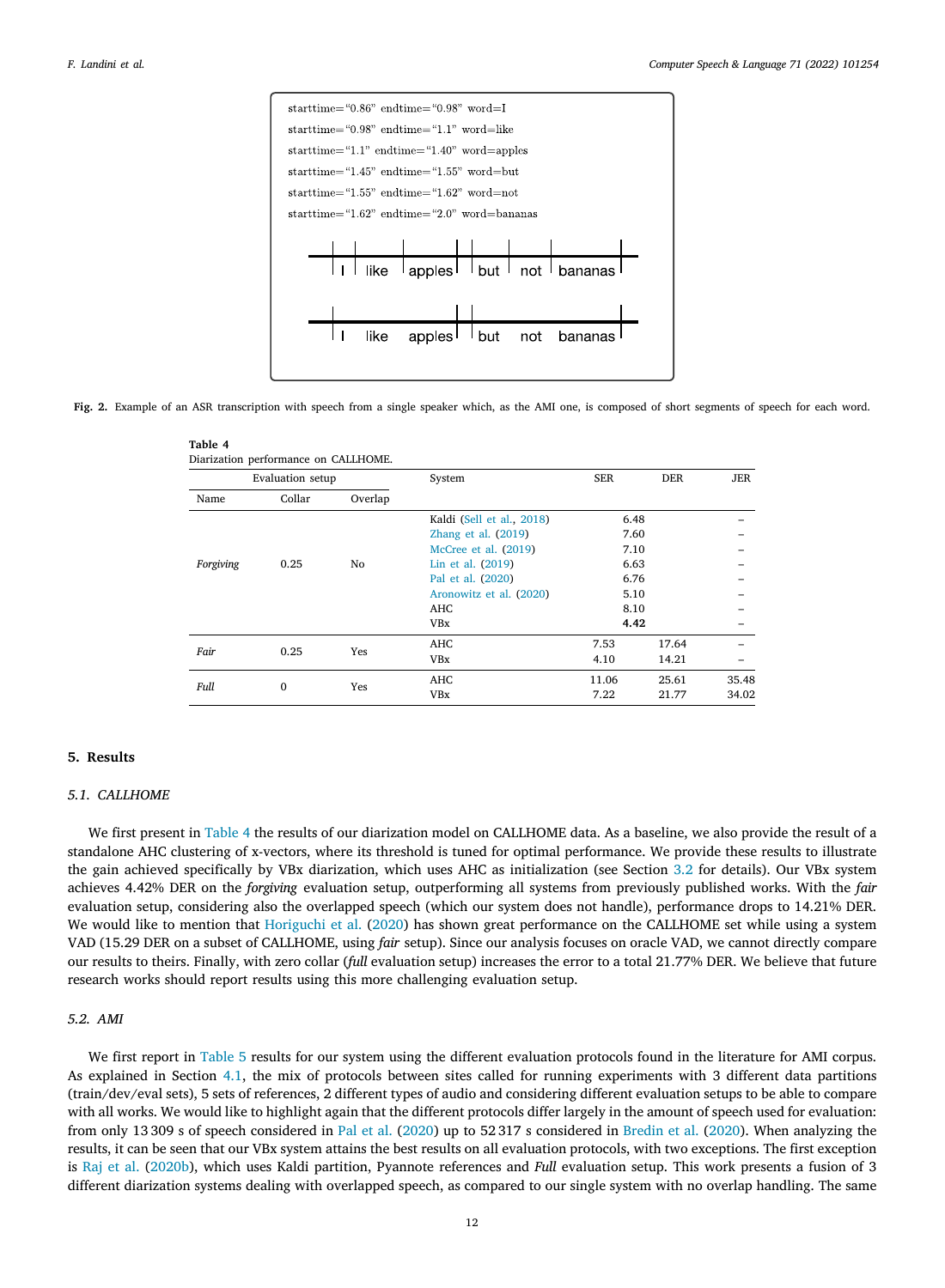#### **Table 5**

<span id="page-12-0"></span>Diarization performance of the proposed model compared to baselines from the literature.

| Partition    | References    | Audio type              | Evaluation setup        |              |                                             | Scored speech<br>System<br>dev/eval(s) |                                                             | development          |                                           | evaluation                               |                           |  |
|--------------|---------------|-------------------------|-------------------------|--------------|---------------------------------------------|----------------------------------------|-------------------------------------------------------------|----------------------|-------------------------------------------|------------------------------------------|---------------------------|--|
|              |               |                         | Name                    | Collar       | Overlap                                     |                                        |                                                             | <b>SER</b>           | <b>DER</b>                                | <b>SER</b>                               | <b>DER</b>                |  |
|              |               |                         | Forgiving               | 0.25         | No                                          | 29 200/29 609                          | Bredin et al. (2020)<br><b>VBx</b>                          |                      | $\overline{\phantom{0}}$<br>2.14          |                                          | 4.6<br>2.17               |  |
| Pyannote     | Pyannote      | Mix-Headset             | Full                    | $\mathbf{0}$ | Yes                                         | 54 051/52 317                          | Bredin et al. (2020)<br>Bullock et al. (2020)<br><b>VBx</b> | 3.33                 | 22.95                                     | $\overline{\phantom{0}}$<br>7.2<br>3.86  | 24.8<br>23.8<br>22.85     |  |
|              | Force Aligned | Beamformed              | Forgiving               | 0.25         | No                                          | 15 053/14 080                          | 16.4<br>Sun et al. (2020)<br><b>VBx</b><br>1.32             |                      |                                           | 15.4<br>1.84                             |                           |  |
|              |               | mic-array               | Fair                    | 0.25         | Yes                                         | 16 241/14 886                          | Sun et al. (2020)<br><b>VBx</b>                             | -<br>1.26            | 19.4<br>4.96                              | $\overline{\phantom{0}}$<br>1.92         | 17.8<br>4.67              |  |
| Kaldi        | Kaldi         | Mix-Headset             | Forgiving<br>0.25<br>No |              | Maciejewski et al.<br>18743/18219<br>(2018) |                                        |                                                             |                      | $-/(4.8^a)$                               |                                          |                           |  |
|              |               |                         |                         |              |                                             |                                        | <b>VBx</b>                                                  |                      | 2.14                                      |                                          | 3.02/(2.58 <sup>a</sup> ) |  |
|              | Pyannote      | Mix-Headset             | Full                    | $\mathbf{0}$ | Yes                                         | 35 495/33 953                          | Raj et al. (2020a)<br>Raj et al. (2020b)<br><b>VBx</b>      | 3.12                 | $\overline{\phantom{a}}$<br>21.6<br>22.63 | 10.1<br>$\overline{\phantom{0}}$<br>3.56 | 23.6<br>20.5<br>23.47     |  |
|              |               |                         |                         | $\bf{0}$     | $\mathbf{N}\mathbf{o}$                      | 22 812/21 911                          | Raj et al. (2020b)<br><b>VBx</b>                            |                      | 7.7<br>4.08                               |                                          | 5.2<br>3.80               |  |
| Kaldi no TNO | Work specific | Beamformed<br>mic-array | Forgiving               | 0.25         | No                                          | 14545/13309                            | Pal et al. (2020)<br><b>VBx</b>                             | 5.02<br>6.21<br>4.27 |                                           | 4.92<br>2.87<br>4.58                     |                           |  |

<span id="page-12-1"></span><sup>a</sup>Denotes dev and eval pooled results.

system evaluated only on non overlap regions obtains 7.7% and 5.2% DER on dev and eval respectively, while VBx obtains only 4.08% on dev and 3.8% on eval. The second exception is the eval result from [Pal et al.](#page-15-19) ([2020\)](#page-15-19), which uses Kaldi ''no TNO'' partition. While this system has significantly better performance than our system (only) on the eval set (2.87 vs. 4.58 DER), when analyzing the results from the paper, it seems to us that this number is an outlier inconsistent with the other results presented in the work: all systems presented in the paper have consistently similar performance on dev and eval sets, this particular system reduces the error more than a 50% (6.21% DER on dev vs 2.87% on eval). Also, this would not be the system of choice if selected according to the performance on the dev set, for which the system was tuned (also shown in the table, with 5.02% DER on the dev set and 4.92% DER on eval). Out of all the partitions used, this is the one with the smallest eval set, which might result in noisier results.

In [Table](#page-12-0) [5](#page-12-0), we have demonstrated that VBx method has superior performance as compared to other published works on AMI dataset. However, to offer a fair comparison, we had to deal with too many protocols. This led us to the proposal of the new evaluation protocol, described in Section [4.2](#page-10-2) which is, already being adopted by other research labs. In [Table](#page-13-0) [6,](#page-13-0) we report results obtained with the VBx system with the proposed evaluation protocol. This results can serve as a reference for future works on this corpus. Once again, results are also provided for the baseline standalone AHC when it is tuned for optimal performance (see Section [3.2](#page-8-0) for details). For the sake of completeness, we provide results of our system when evaluated on beamformed micarray audios as well as on Mix-Headset audios. The system is evaluated on all evaluation setups presented in [3.4.](#page-9-5) Performance on Beamformed audios gets as low as 3.9% DER on the eval set when using the forgiving evaluation. When considering overlapped speech, DER increases to 14.23%. Finally, without any collar, the system achieves 20.84% DER and 26.92% JER. For the Mix-Headset audios, results are consistently better, as expected, achieving 2.10%, 12.53% and 18.99% DER for forgiving, fair and full evaluation setups, respectively.

## *5.3. DIHARD II*

Diarization results obtained on the DIHARD II dataset are presented in [Table](#page-13-1) [7](#page-13-1). Our VBx system obtains 18.19% DER on the development set and 18.55% DER on the evaluation set. When analyzing the table, it can be seen that, in fact, these are not the best numbers ever published on DIHARD II eval as the system does not overcome the results from [Lin et al.](#page-14-33) ([2020b\)](#page-14-33), nor the ones we attained on the challenge [\(Landini et al.,](#page-14-5) [2020\)](#page-14-5) which are, as far as we know, still the best in the literature. However, note that the best results on DIHARD II [\(Landini et al.,](#page-14-5) [2020\)](#page-14-5) are obtained with the same VBx method as described in this paper, but including additional adaptation to the DIHARD data and additional steps (overlapped speech handling and resegmentation). Similarly, in [Lin](#page-14-33) [et al.](#page-14-33) [\(2020b\)](#page-14-33) the diarization system is adapted to the DIHARD dev data. As mentioned in Section [3.2,](#page-8-0) in this paper we are aiming to use a generic approach to all datasets, without using the development sets for training or adaptation purposes. If we compare our system to the results of [Landini et al.](#page-14-5) ([2020\)](#page-14-5) and [Lin et al.](#page-14-33) [\(2020b\)](#page-14-33) when not performing adaptation on the dev set, which are shown in brackets, our current VBx outperforms both systems.

When evaluating the system with the *fair* setup, DER improves around a 30% on both sets, resulting in 11.75% and 12.41% on dev and eval, respectively.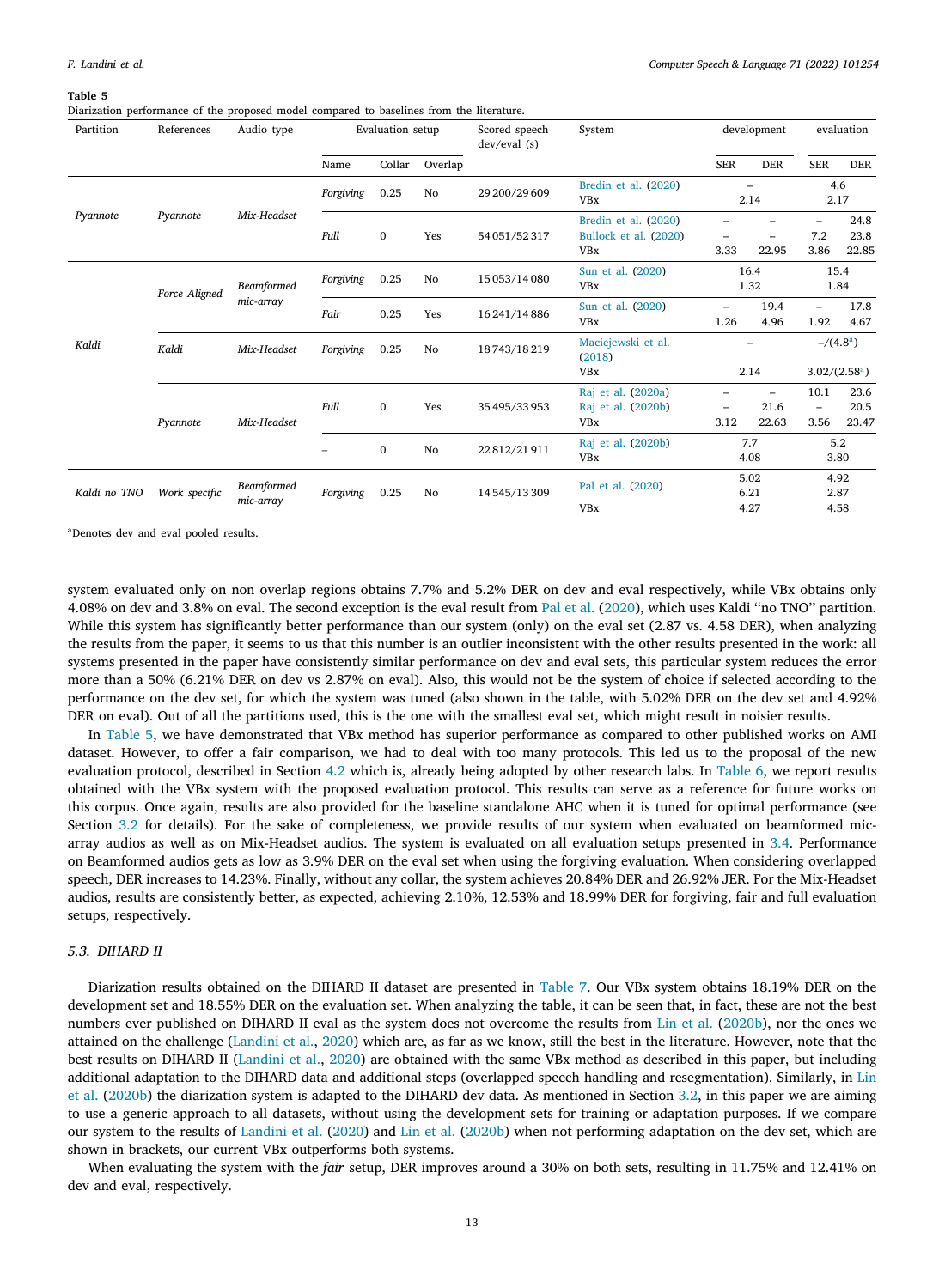## **Table 6**

<span id="page-13-0"></span>Diarization performance of the proposed model on AMI with the proposed AMI protocol.

| Audio type  | Evaluation setup            |              |            | System     | development |            |            | evaluation |            |            |  |
|-------------|-----------------------------|--------------|------------|------------|-------------|------------|------------|------------|------------|------------|--|
|             | Name                        | Collar       | Overlap    |            | <b>SER</b>  | <b>DER</b> | <b>JER</b> | <b>SER</b> | <b>DER</b> | <b>JER</b> |  |
|             |                             | 0.25         |            | <b>AHC</b> |             | 6.32       |            | 7.65       |            |            |  |
|             | Forgiving                   |              | No         | <b>VBx</b> |             | 2.80       | -          |            | 3.90       |            |  |
| Beamformed  | Fair                        | 0.25         | Yes        | <b>AHC</b> | 6.43        | 14.68      | -          | 8.82       | 18.36      |            |  |
|             |                             |              |            | <b>VBx</b> | 2.57        | 10.81      |            | 4.69       | 14.23      |            |  |
|             | Full                        | $\mathbf{0}$ | Yes        | <b>AHC</b> | 8.68        | 22.14      | 25.29      | 10.93      | 25.48      | 29.85      |  |
|             |                             |              |            | <b>VBx</b> | 4.20        | 17.66      | 22.26      | 6.28       | 20.84      | 26.92      |  |
|             | Forgiving                   | 0.25         | No         | <b>AHC</b> |             | 3.90       |            |            | 3.96       |            |  |
| Mix-Headset |                             |              |            | <b>VBx</b> |             | 1.56       | -          |            | 2.10       |            |  |
|             | Fair                        | 0.25         | Yes        | <b>AHC</b> | 4.06        | 12.31      |            | 5.05       | 14.60      |            |  |
|             |                             |              |            | <b>VBx</b> | 1.43        | 9.68       |            | 2.98       | 12.53      |            |  |
|             |                             |              |            | <b>AHC</b> | 6.16        | 19.61      | 23.90      | 6.87       | 21.43      | 25.50      |  |
|             | Full<br>$\mathbf{0}$<br>Yes |              | <b>VBx</b> | 2.88       | 16.33       | 20.57      | 4.43       | 18.99      | 24.57      |            |  |

#### **Table 7**

<span id="page-13-1"></span>Diarization performance of the proposed model on DIHARD II.

|                  | Evaluation setup |                | System                             | development<br>evaluation |               |                          |            |               |                          |
|------------------|------------------|----------------|------------------------------------|---------------------------|---------------|--------------------------|------------|---------------|--------------------------|
| Name             |                  | Collar Overlap |                                    | <b>SER</b>                | <b>DER</b>    | <b>JER</b>               | <b>SER</b> | <b>DER</b>    | <b>JER</b>               |
|                  |                  |                | Landini et al. (2020) <sup>a</sup> |                           | 17.90 (18.34) | $\overline{\phantom{0}}$ | -          | 18.21 (19.14) | -                        |
| Full<br>$\Omega$ |                  |                | Lin et al. (2020a)                 | -                         | 21.36         |                          |            | 18.84         | -                        |
|                  |                  | Yes            | Lin et al. (2020b)                 | $\overline{\phantom{0}}$  | 18.76         |                          | -          | 18.44 (19.46) | $\overline{\phantom{0}}$ |
|                  |                  |                | AHC                                | 10.89                     | 21.68         | 42.28                    | 13.89      | 23.59         | 43.93                    |
|                  |                  |                | <b>VBx</b>                         | 7.41                      | 18.19         | 42.53                    | 8.85       | 18.55         | 43.91                    |
| Fair             | 0.25             | Yes            | AHC                                | 8.22                      | 14.91         | -                        | 10.94      | 16.67         |                          |
|                  |                  |                | <b>VBx</b>                         | 5.53                      | 12.23         | -                        | 6.55       | 12.29         |                          |

<span id="page-13-2"></span><sup>a</sup>Denotes our own previous results. Results in brackets were obtained when not using the dev set for training nor adaptation purposes, thus they are comparable to our results.

It is to highlight that, while VBx significantly outperforms AHC in terms of DER, both systems obtain similar JER. In general DER and JER correlate, but not always. We know that for JER it is important not to miss speakers with little speech. Therefore, if the diarization system is tuned to generate more speaker clusters, JER can benefit from it. Hence, tuning for the best DER (as we did in the paper) does not always lead to optimal JER.

# **6. Conclusion**

This paper presents a diarization system based on a Bayesian HMM model for clustering x-vectors, also known as VBx. Our VBx diarization achieves state-of-the-art results on CALLHOME, AMI and DIHARD II without performing specific model adaptation to any of the datasets.

Most of the papers with which we have compared our system present clustering of new sets of embeddings/x-vectors. All these approaches are complementary with VBx: the VBx clustering can be combined with most of these new embeddings, which shows the further potential of the method.

In the case of AMI dataset, we have presented, for the first time, a fully fair comparison of our system with several works from the literature. One of the major contributions of the paper is the proposed evaluation protocol for AMI, which will be adopted also in future Kaldi and Pyannote recipes, and which we hope will become a new standard.

The analysis of results for CALLHOME and AMI datasets reveals that systems are reaching very low diarization error rates when evaluating with the standard 0.25 s collar and without considering overlapped speech regions. We believe that, as in latest diarization challenges, systems should be tested using more challenging evaluation setups considering also overlapped speech and no collar.

Future work will focus on combining our system with real VAD instead of the oracle labels, to approach the setup of nowadays largely popular end-to-end techniques.

## **Declaration of competing interest**

The authors declare that they have no known competing financial interests or personal relationships that could have appeared to influence the work reported in this paper.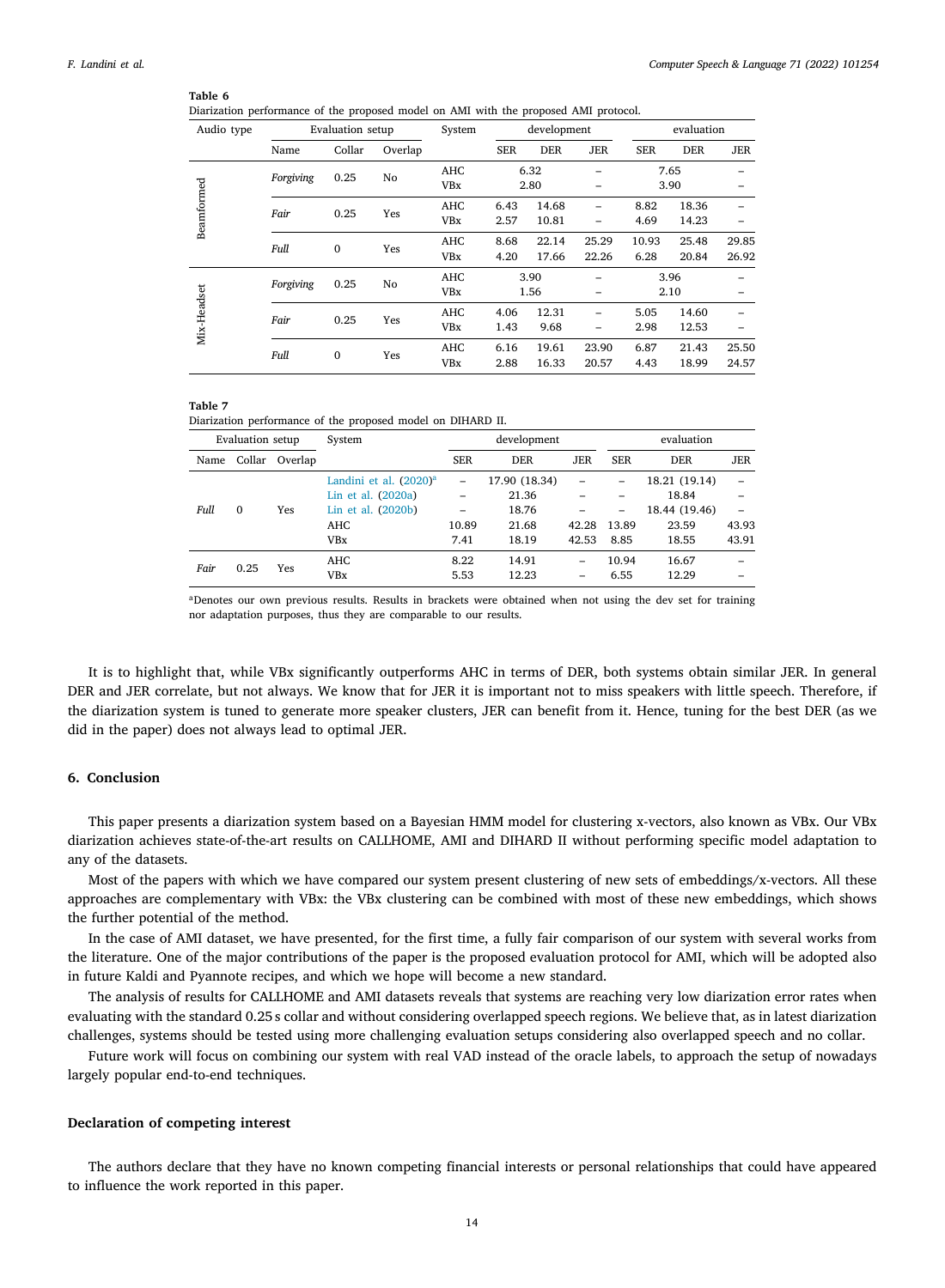#### **Acknowledgments**

We would like to thank Brian Sun [\(Sun et al.,](#page-15-16) [2020;](#page-15-16) [Fathullah et al.](#page-14-35), [2020](#page-14-35)), Monisankha Pal ([Pal et al.,](#page-15-19) [2020\)](#page-15-19), Matthew Maciejewski ([Maciejewski et al.](#page-14-28), [2018\)](#page-14-28) and Desh Raj ([Raj et al.](#page-15-17), [2020a,](#page-15-17)[b\)](#page-15-18) for detailed feedback about their evaluation protocols for AMI. Special thanks to Desh Raj, Paola Liebny García-Perera and Hervé Bredin for their contribution on the new evaluation protocol for AMI.

### **References**

- <span id="page-14-29"></span>Anguera, X., Wooters, C., Hernando, J., 2007. Acoustic beamforming for speaker diarization of meetings. Audio Speech Lang. Process. IEEE Trans. 15, 2011–2022. <http://dx.doi.org/10.1109/TASL.2007.902460>.
- <span id="page-14-32"></span>Aronowitz, H., Zhu, W., Suzuki, M., Kurata, G., Hoory, R., 2020. New advances in speaker diarization. In: Interspeech 2020, 21st Annual Conference of the International Speech Communication Association, Virtual Event. Shanghai, China, 25–29 October 2020, ISCA, pp. 279–283. [http://dx.doi.org/10.21437/](http://dx.doi.org/10.21437/Interspeech.2020-1879) [Interspeech.2020-1879](http://dx.doi.org/10.21437/Interspeech.2020-1879).

<span id="page-14-19"></span>[Beal, M., 2003. Variational algorithms for approximate Bayesian inference. \(Ph.D. thesis\). Gatsby Unit, University College London.](http://refhub.elsevier.com/S0885-2308(21)00061-9/sb3)

<span id="page-14-16"></span>[Bishop, C.M., 2006. Pattern Recognition and Machine Learning. Springer-Verlag New York, Inc., Secaucus, NJ, USA.](http://refhub.elsevier.com/S0885-2308(21)00061-9/sb4)

<span id="page-14-26"></span>Bredin, H., Yin, R., Coria, J.M., Gelly, G., Korshunov, P., Lavechin, M., Fustes, D., Titeux, H., Bouaziz, W., Gill, M.-P., 2020. pyannote.audio: neural building blocks for speaker diarization. In: IEEE International Conference on Acoustics, Speech, and Signal Processing, ICASSP 2020, Barcelona, Spain.

<span id="page-14-17"></span>Brummer, N., Villiers, E., 2010. The speaker partitioning problem. In: Proc. of Odyssey 2010.

- <span id="page-14-27"></span>Bullock, L., Bredin, H., Garcia-Perera, L.P., 2020. Overlap-aware diarization: resegmentation using neural end-to-end overlapped speech detection. In: IEEE International Conference on Acoustics, Speech, and Signal Processing, ICASSP 2020, Barcelona, Spain.
- <span id="page-14-9"></span>[Carletta, J., Ashby, S., Bourban, S., Flynn, M., Guillemot, M., Hain, T., Kadlec, J., Karaiskos, V., Kraaij, W., Kronenthal, M., et al., 2006. The AMI meeting](http://refhub.elsevier.com/S0885-2308(21)00061-9/sb8) [corpus: A pre-announcement. In: International Workshop on Machine Learning for Multimodal Interaction. Springer, pp. 28–39.](http://refhub.elsevier.com/S0885-2308(21)00061-9/sb8)
- <span id="page-14-0"></span>Chung, J.S., Huh, J., Nagrani, A., Afouras, T., Zisserman, A., 2020. Spot the conversation: speaker diarisation in the wild. In: Interspeech 2020. ISCA, [http://dx.doi.org/10.21437/Interspeech.2020-2337.](http://dx.doi.org/10.21437/Interspeech.2020-2337)
- <span id="page-14-21"></span>Chung, J.S., Nagrani, A., Zisserman, A., 2018. VoxCeleb2: Deep speaker recognition. In: INTERSPEECH.
- <span id="page-14-12"></span>Dehak, N., et al., 2011. Front-end factor analysis for speaker verification. IEEE Trans. Audio Speech Lang. Process. 19 (4), 788–798. [http://dx.doi.org/10.1109/](http://dx.doi.org/10.1109/TASL.2010.2064307) [TASL.2010.2064307.](http://dx.doi.org/10.1109/TASL.2010.2064307)
- <span id="page-14-20"></span>Deng, J., Guo, J., Xue, N., Zafeiriou, S., 2019. Arcface: Additive angular margin loss for deep face recognition. In: Proceedings of the IEEE Conference on Computer Vision and Pattern Recognition, pp. 4690–4699.
- <span id="page-14-14"></span>Diez, M., Burget, L., 2021. CSL VBx Derivations. Technical Report, Brno University of Technology, [http://www.fit.vutbr.cz/~mireia/CSL\\_VBHMM\\_tech\\_report.pdf](http://www.fit.vutbr.cz/~mireia/CSL_VBHMM_tech_report.pdf).
- <span id="page-14-11"></span>[Diez, M., Burget, L., Landini, F., Černocký, J., 2020. Analysis of speaker diarization based on Bayesian HMM with eigenvoice priors. IEEE/ACM Trans. Audio](http://refhub.elsevier.com/S0885-2308(21)00061-9/sb14) [Speech Lang. Process. 28, 355–368.](http://refhub.elsevier.com/S0885-2308(21)00061-9/sb14)
- <span id="page-14-6"></span>[Diez, M., Burget, L., Landini, F., Wang, S., Černocký, H., 2020. Optimizing Bayesian HMM based x-vector clustering for the second DIHARD speech diarization](http://refhub.elsevier.com/S0885-2308(21)00061-9/sb15) [challenge. In: ICASSP 2020-2020 IEEE International Conference on Acoustics, Speech and Signal Processing. ICASSP, IEEE, pp. 6519–6523.](http://refhub.elsevier.com/S0885-2308(21)00061-9/sb15)
- <span id="page-14-10"></span>Diez, M., s Burget, L., Wang, S., Rohdin, J., Černocký, H., 2019. Bayesian HMM Based x-vector clustering for speaker diarization. In: Proc. Interspeech 2019. pp. 346–350. [http://dx.doi.org/10.21437/Interspeech.2019-2813.](http://dx.doi.org/10.21437/Interspeech.2019-2813)
- <span id="page-14-22"></span>[Fan, Y., Kang, J., Li, L., Li, K., Chen, H., Cheng, S., Zhang, P., Zhou, Z., Cai, Y., Wang, D., 2020. CN-CELEB: a challenging chinese speaker recognition dataset.](http://refhub.elsevier.com/S0885-2308(21)00061-9/sb17) [In: ICASSP 2020-2020 IEEE International Conference on Acoustics, Speech and Signal Processing. ICASSP, IEEE, pp. 7604–7608.](http://refhub.elsevier.com/S0885-2308(21)00061-9/sb17)
- <span id="page-14-35"></span>Fathullah, Y., Zhang, C., Woodland, P., 2020. Improved large-margin softmax loss for speaker diarisation. In: ICASSP 2020-2020 IEEE International Conference on Acoustics, Speech and Signal Processing. ICASSP, pp. 7104–7108. [http://dx.doi.org/10.1109/ICASSP40776.2020.9053373.](http://dx.doi.org/10.1109/ICASSP40776.2020.9053373)
- <span id="page-14-18"></span>[Fox, E., B. Sudderth, E., Jordan, M., S. Willsky, A., 2007. The Sticky HDP-Hmm: bayesian Nonparametric Hidden Markov Models with Persistent States. Technical](http://refhub.elsevier.com/S0885-2308(21)00061-9/sb19) [Report P-2777, MIT LIDS.](http://refhub.elsevier.com/S0885-2308(21)00061-9/sb19)
- <span id="page-14-1"></span>Fujita, Y., Watanabe, S., Horiguchi, S., Xue, Y., Nagamatsu, K., 2020. End-to-end neural diarization: Reformulating speaker diarization as simple multi-label classification. [arXiv:2003.02966.](http://arxiv.org/abs/2003.02966)
- <span id="page-14-24"></span>Garcia-Romero, D., Espy-Wilson, C., 2011. Analysis of i-vector Length Normalization in Speaker Recognition Systems. In: Proc. Interspeech, pp. 249–252.
- <span id="page-14-25"></span>Garcia-Romero, D., et al., 2017. Speaker diarization using deep neural network embeddings. In: IEEE International Conference on Acoustics, Speech and Signal Processing. ICASSP, pp. 4930–4934. [http://dx.doi.org/10.1109/ICASSP.2017.7953094.](http://dx.doi.org/10.1109/ICASSP.2017.7953094)
- <span id="page-14-7"></span>He, K., Zhang, X., Ren, S., Sun, J., 2016. Deep residual learning for image recognition. In: Proceedings of the IEEE Conference on Computer Vision and Pattern Recognition, pp. 770–778.
- <span id="page-14-4"></span>[Horiguchi, S., Fujita, Y., Watanabe, S., Xue, Y., Nagamatsu, K., 2020. End-to-end speaker diarization for an unknown number of speakers with encoder-decoder](http://refhub.elsevier.com/S0885-2308(21)00061-9/sb24) [based attractors. In: Interspeech 2020. ISCA.](http://refhub.elsevier.com/S0885-2308(21)00061-9/sb24)
- <span id="page-14-2"></span>[Huang, Z., Watanabe, S., Fujita, Y., García, P., Shao, Y., Povey, D., Khudanpur, S., 2020. Speaker diarization with region proposal network. In: ICASSP 2020-2020](http://refhub.elsevier.com/S0885-2308(21)00061-9/sb25) [IEEE International Conference on Acoustics, Speech and Signal Processing. ICASSP, IEEE, pp. 6514–6518.](http://refhub.elsevier.com/S0885-2308(21)00061-9/sb25)
- <span id="page-14-23"></span>Kaldi, 2017. SRE16 v2. <https://github.com/kaldi-asr/kaldi/tree/master/egs/sre16/v2> [Downloaded: 2017-12].
- <span id="page-14-13"></span>[Kenny, P., 2008. Bayesian Analysis of Speaker Diarization with Eigenvoice Priors. Tech. Rep., CRIM, Montreal.](http://refhub.elsevier.com/S0885-2308(21)00061-9/sb27)
- <span id="page-14-15"></span>Kenny, P., 2010. Bayesian speaker verification with heavy-tailed priors. In: Proc. Odyssey-10, Brno, Czech Republic.
- <span id="page-14-5"></span><span id="page-14-3"></span>Kinoshita, K., Delcroix, M., Tawara, N., 2020. Integrating end-to-end neural and clustering-based diarization: Getting the best of both worlds. [arXiv:2010.13366.](http://arxiv.org/abs/2010.13366) [Landini, F., Wang, S., Diez, M., Burget, L., Matějka, P., Žmolíková, K., Mošner, L., Silnova, A., Plchot, O., Novotný, O., et al., 2020. BUT system for the second](http://refhub.elsevier.com/S0885-2308(21)00061-9/sb30) [DIHARD speech diarization challenge. In: ICASSP 2020-2020 IEEE International Conference on Acoustics, Speech and Signal Processing. ICASSP, IEEE, pp.](http://refhub.elsevier.com/S0885-2308(21)00061-9/sb30)
- <span id="page-14-34"></span>[6529–6533.](http://refhub.elsevier.com/S0885-2308(21)00061-9/sb30) Lin, Q., Cai, W., Yang, L., Wang, J., Zhang, J., Li, M., 2020a. DIHARD II Is still hard: Experimental results and discussions from the DKU-LENOVO team. In: Proc. Odyssey 2020 the Speaker and Language Recognition Workshop. pp. 102–109. [http://dx.doi.org/10.21437/Odyssey.2020-15,](http://dx.doi.org/10.21437/Odyssey.2020-15) [http://dx.doi.org/10.21437/](http://dx.doi.org/10.21437/Odyssey.2020-15)
- <span id="page-14-33"></span>[Odyssey.2020-15.](http://dx.doi.org/10.21437/Odyssey.2020-15) Lin, Q., Hou, Y., Li, M., 2020b. Self-attentive similarity measurement strategies in speaker diarization. In: Proc. Interspeech 2020. pp. 284–288. [http:](http://dx.doi.org/10.21437/Interspeech.2020-1908) [//dx.doi.org/10.21437/Interspeech.2020-1908,](http://dx.doi.org/10.21437/Interspeech.2020-1908) [http://dx.doi.org/10.21437/Interspeech.2020-1908.](http://dx.doi.org/10.21437/Interspeech.2020-1908)
- <span id="page-14-31"></span>[Lin, Q., Yin, R., Li, M., Bredin, H., Barras, C., 2019. LSTM based similarity measurement with spectral clustering for speaker diarization.](http://refhub.elsevier.com/S0885-2308(21)00061-9/sb33)
- <span id="page-14-28"></span>Maciejewski, M., Snyder, D., Manohar, V., Dehak, N., Khudanpur, S., 2018. Characterizing performance of speaker diarization systems on far-field speech using standard methods. In: 2018 IEEE International Conference on Acoustics, Speech and Signal Processing. ICASSP, pp. 5244–5248. [http://dx.doi.org/10.1109/](http://dx.doi.org/10.1109/ICASSP.2018.8461546) [ICASSP.2018.8461546.](http://dx.doi.org/10.1109/ICASSP.2018.8461546)
- <span id="page-14-8"></span>Martin, A.F., Przybocki, M.A., 2001. Stream-based speaker segmentation using speaker factors and eigenvoices. In: 7th European Conference on Speech Communication and Technology, Eurospeech, Vol. 7, No. 2, pp. 787–790.
- <span id="page-14-30"></span>McCree, A., Sell, G., Garcia-Romero, D., Speaker diarization using leave-one-out Gaussian PLDA clustering of DNN embeddings. In: Interspeech, pp. 381–385.